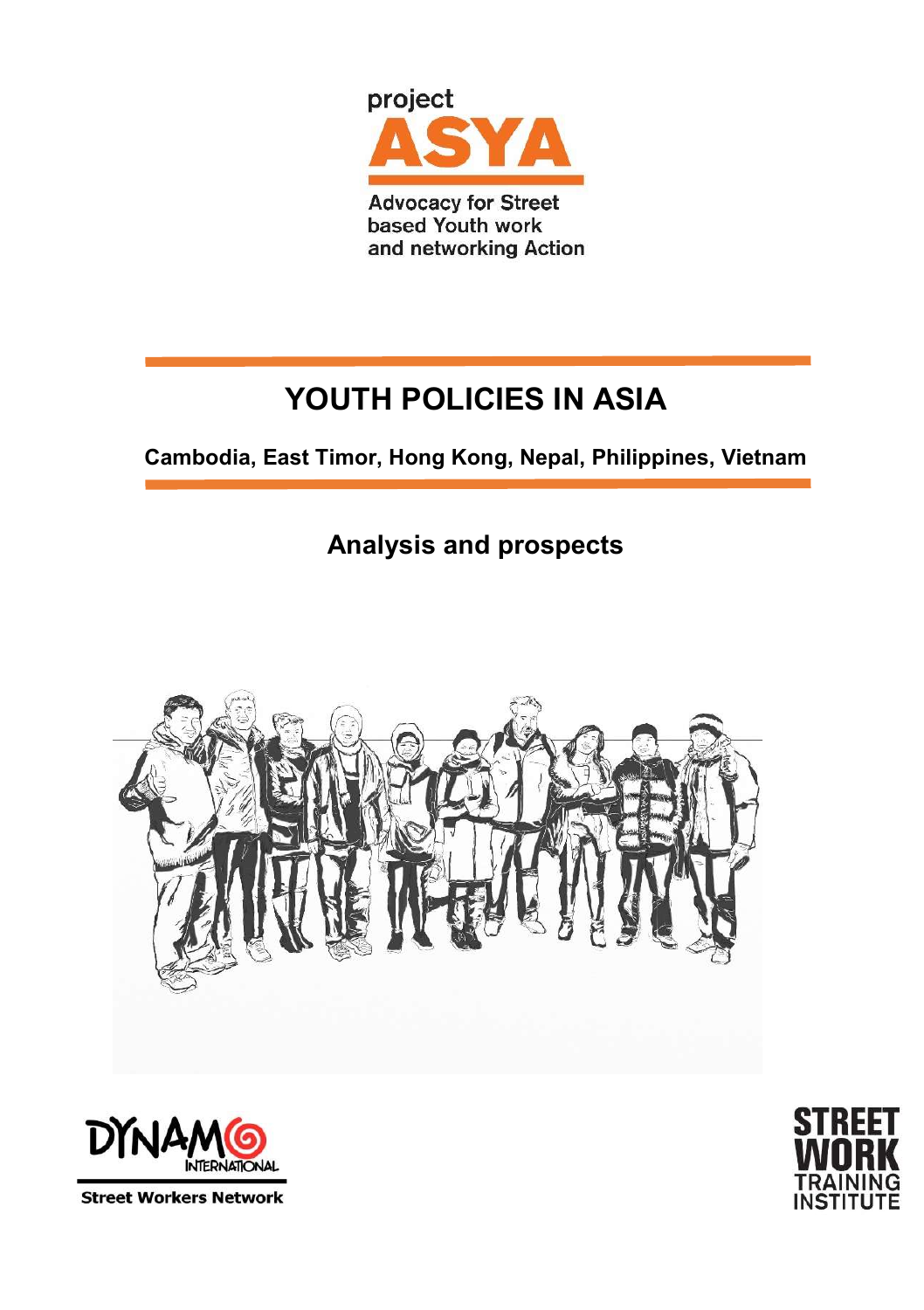Activity of the **Street work Training Institute** of Dynamo International - Street Workers Network [DISWN] [Lisbon – PORTUGAL]

### YOUTH POLICIES IN ASIA

Cambodia, East Timor, Hong Kong, Nepal, Philippines, Vietnam

# Analysis and prospects

Project ASYA / ERASMUS+ partners:

ANNF - Associación Nuevo Futuro (Spain); CAI - Conversas Associação Internacional (Portugal); Dynamo International, asbl (Belgium); TPO - Transcultural Psychosocial Organization (Cambodia); Hong Kong Playground Association (Hong Kong); CPCS - Child Protection Centers and Services (Nepal); Virlanie Foundation Inc. (Philippines); AGCR - Associação de Grupo Comunidade Rural (East Timor); Tuong Lai Centre for Health Education and Community Development (Vietnam).

September 2019

Coordination: Olivier Pourbaix

Illustrations: Lopo Pizarro

This project has been funded with the support of the Erasmus+ Programme of the European Union (2017-2019).

This publication reflects the views only of the authors, and the Commission cannot be held responsible for any use which may be made the information contained therein.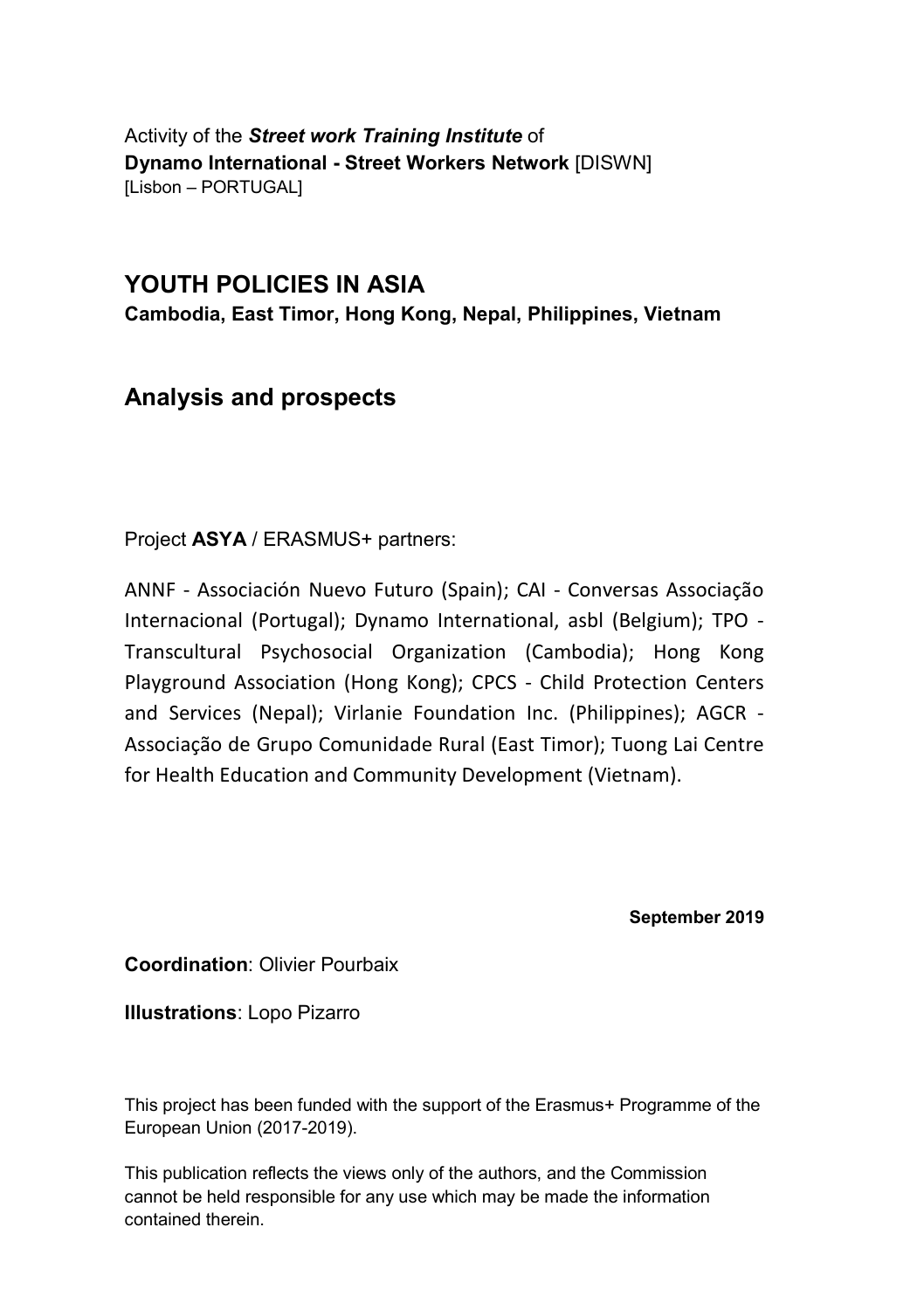# YOUTH POLICIES IN ASIA

Cambodia, East Timor, Hong Kong, Nepal, Philippines, Vietnam

# Analysis and prospects

# Cambodia

|                    | State of the art |  | 5  |
|--------------------|------------------|--|----|
|                    | Good practices   |  | 10 |
| East Timor         |                  |  |    |
|                    | State of the art |  | 12 |
|                    | Good practices   |  | 18 |
| <b>Hong Kong</b>   |                  |  |    |
|                    | State of the art |  | 19 |
|                    | Good practices   |  | 24 |
| Nepal              |                  |  |    |
|                    | State of the art |  | 27 |
|                    | Good practices   |  | 30 |
| <b>Philippines</b> |                  |  |    |
|                    | State of the art |  | 33 |
|                    | Good practices   |  | 35 |
| Vietnam            |                  |  |    |
|                    | State of the art |  | 38 |
|                    | Good practices   |  | 42 |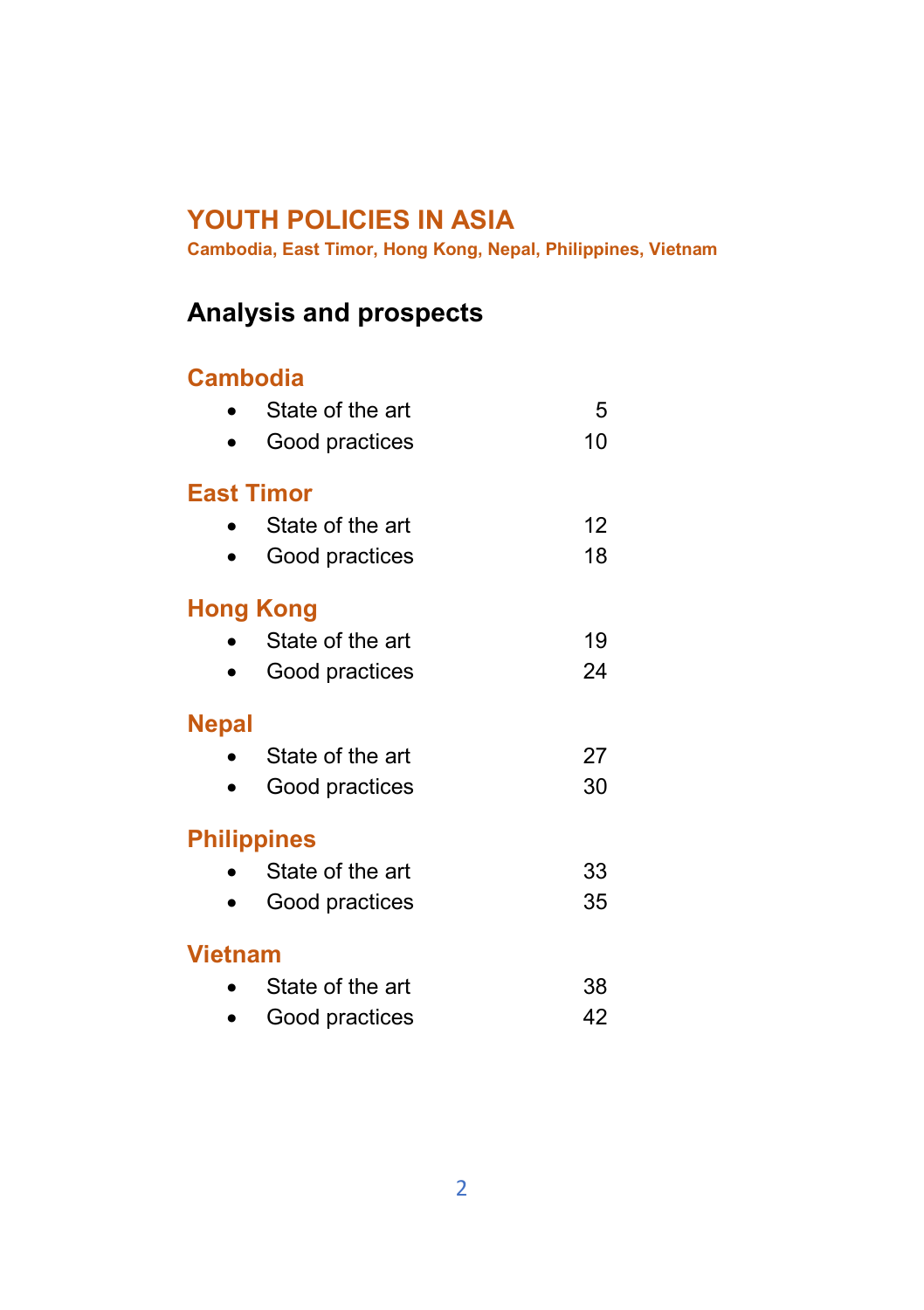# **Introduction**

This work results from the networking and advocacy process promoting the social street work methodology done by a consortium of partners from six Asian countries around the world, united in the project ASYA — Advocacy for Street based Youth work and networking Action, between October 2017 and September 2019, developed by Asociación Navarra Nuevo Futuro ANNF (Spain) and the Street work Training Institute (SwTI) supported by Conversas Associação Internacional CAI (Portugal), in partnership with Dynamo International Street Workers Network (Belgium).

The project's partners are the associations or associations' groups that use social street work as their main methodology to approach and support the most vulnerable populations, namely those of children and youths. The countries concerned are Cambodia, East Timor, Hong Kong, Nepal, Philippines and Vietnam.

The project ASYA has set three distinct but complementary goals:

- Training youth workers
- Strengthening networks of associations doing street work
- Advocating for the acknowledgement of the street work methodology and of the street workers' status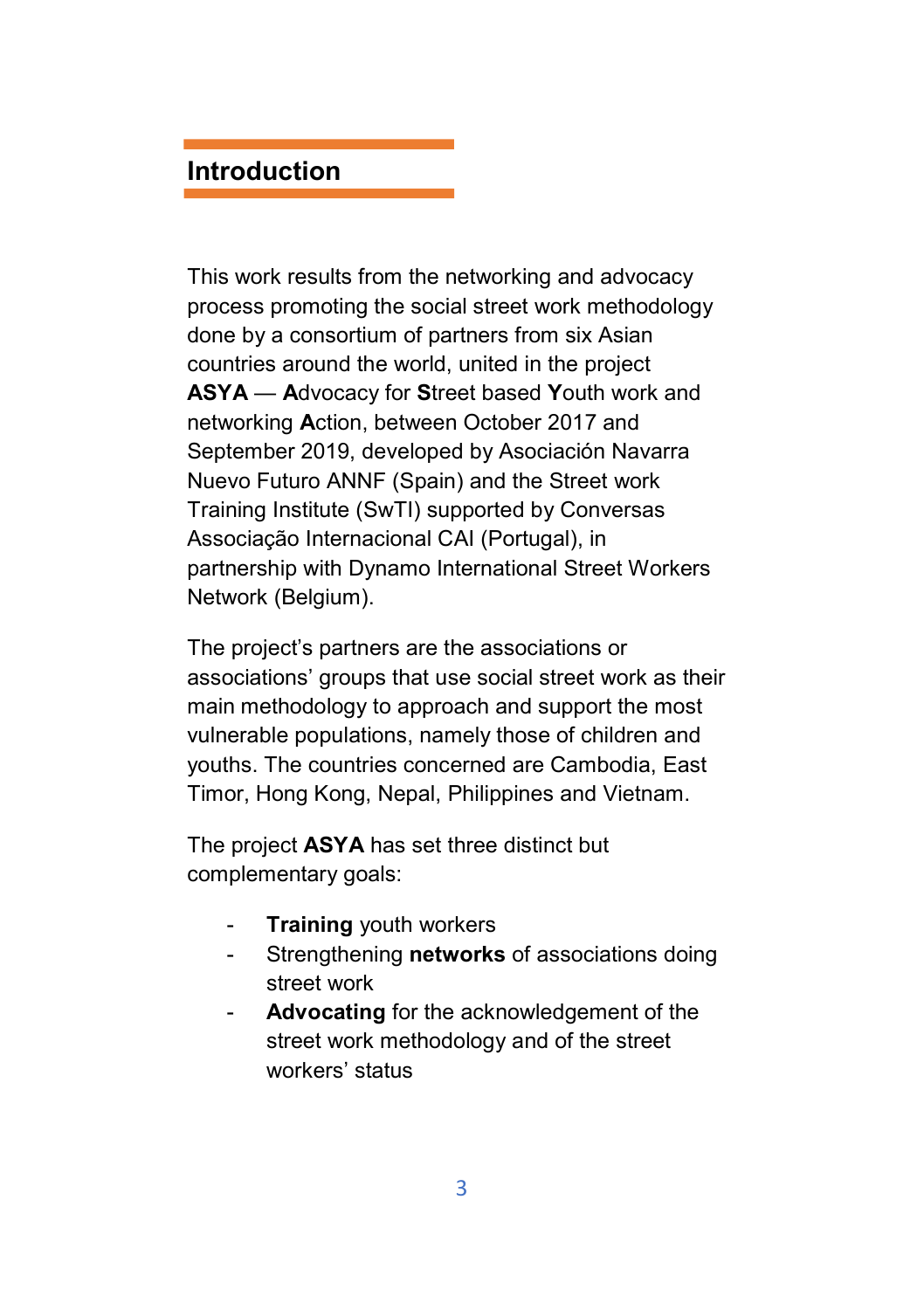This third goal (advocating for the acknowledgement of the social street work) has been developed in three different moments:

- Advocacy training: a member of each partner received training in advocacy techniques in a workshop done in Nepal October 2018
- «State of the art» on Youth policies in each country
- Sharing of each country's «Good practices»
- List of recommendations at the regional, national, and international levels
- Awareness campaign targeting decision makers and the public in general, through petitions in each country for the acknowledgement of the social street work methodology and the social street workers' status.

Our goal is to gather the information given by all the different partners, and pick the main ideas to have a general perspective both on street work as a tool to support young populations in difficulties, and on the evolution of youth policies in Asian region.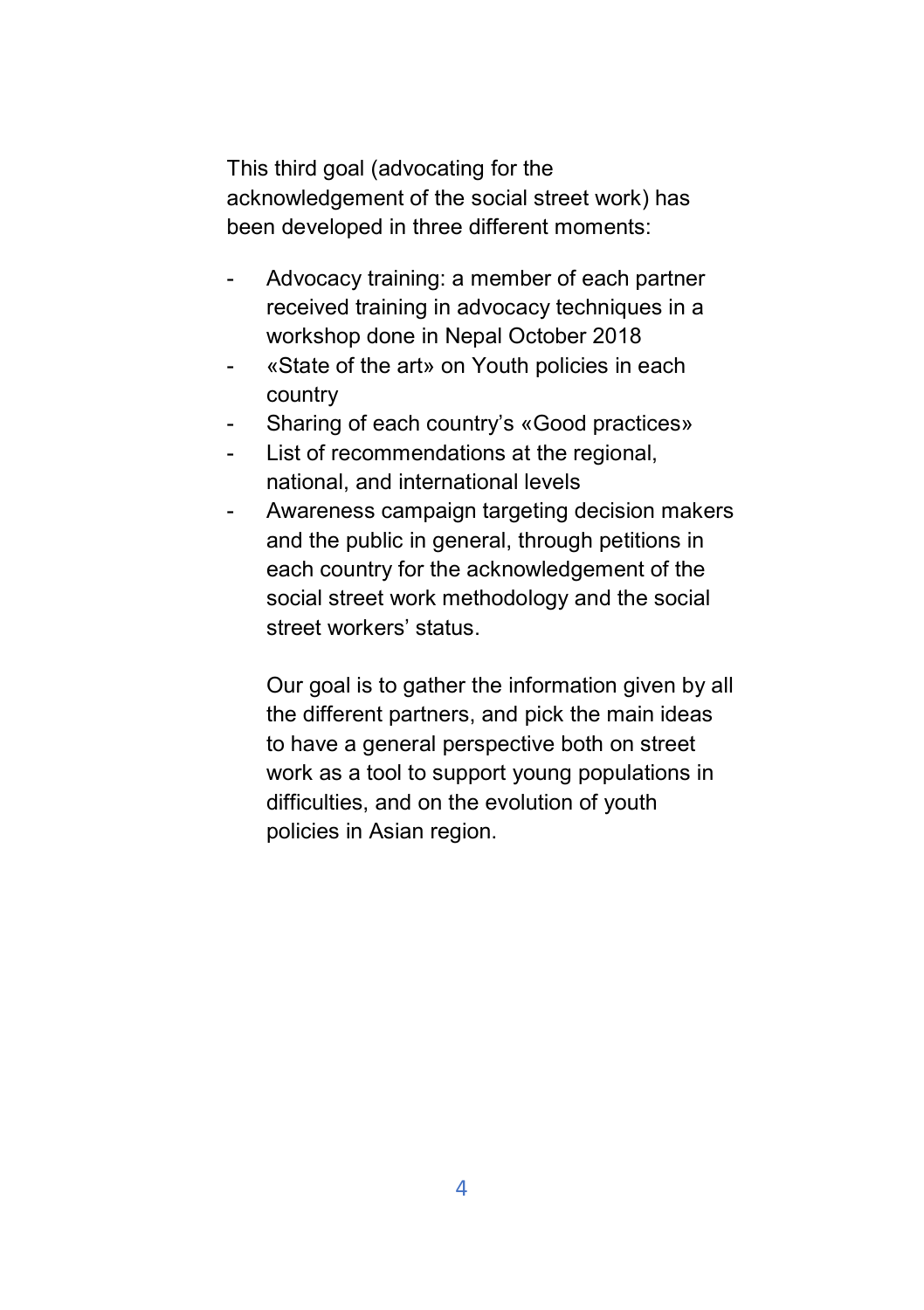# Cambodia

# State of the art [CAMBODIA]

#### Youth policies

According to Innovations in Civic Participation – Cambodia, the National Policy on Youth Development (2011) began in 2004, with drafts completed in 2006 and 2008. According to the UN, an accompanying National Youth Action Plan has also been developed. The National Policy on Youth Development focuses on twelve strategic areas:

- Legal frameworks and mechanisms;
- Education, training and capacitybuilding;
- Education, care and provision of health service;
- Entrepreneurship and labour market;
- Protection of social security, peace and justice;
- Youth's participation;
- Relaxation, leisure, and sports:
- Arts and culture:
- Awareness of environment, agriculture, tourism and business;
- Volunteers:
- Gender:
- Drugs use and increase rehabilitation.

http://www.youthpolicy.org/factsheets/country/cambodia/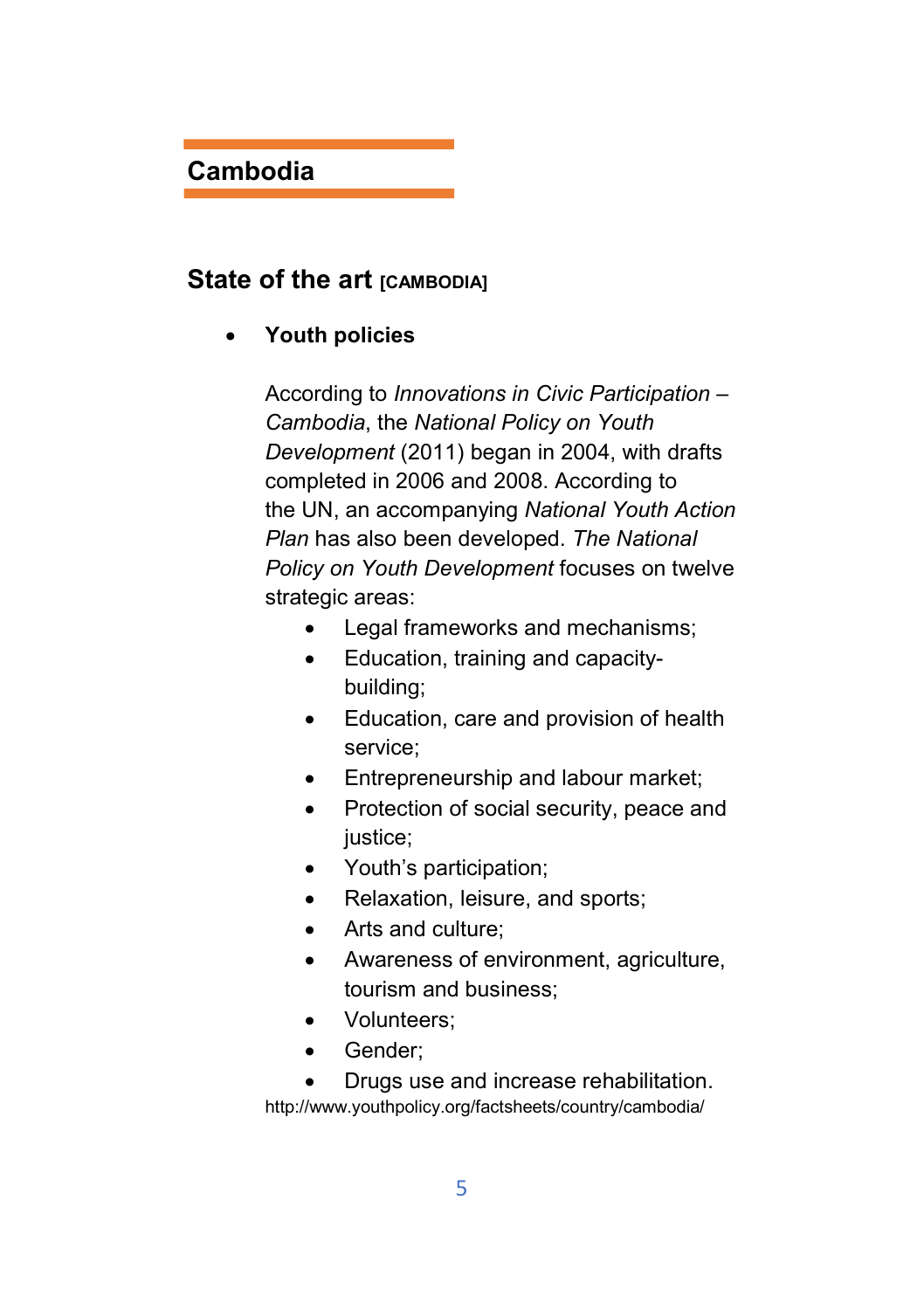The document provides a rationale for its priorities:

« The Royal Government has determined that education is very fundamental for sustainability of economic and social development and economic growth that lead to poverty reduction. In the academic years 2010-2011, the rate of students at elementary school was 96.1%, lower secondary school 33.9% and upper secondary school 20.8%. The number of literate people (aged between 15-24) was 87.5% (2008 national census), and that of students holding associate's degree, bachelor's degree, master's degree and doctoral degree was 263,000 (2009- 2010 report of Ministry of Education, Youth and Sports). »

« The Royal Government has focused its attention on youth by providing them with high quality of education that aims at strengthening their capacity for engagement in labour market. At the same time, some youth still lack access to educational service and others, especially women, can get only jobs with low payment. Some youth leave their hometown to find jobs in the city and others go abroad in order to find jobs. Moreover, they face with vulnerability such as school dropout, loss of choice, drugs addiction, alcohol consumption and work-related accidents. »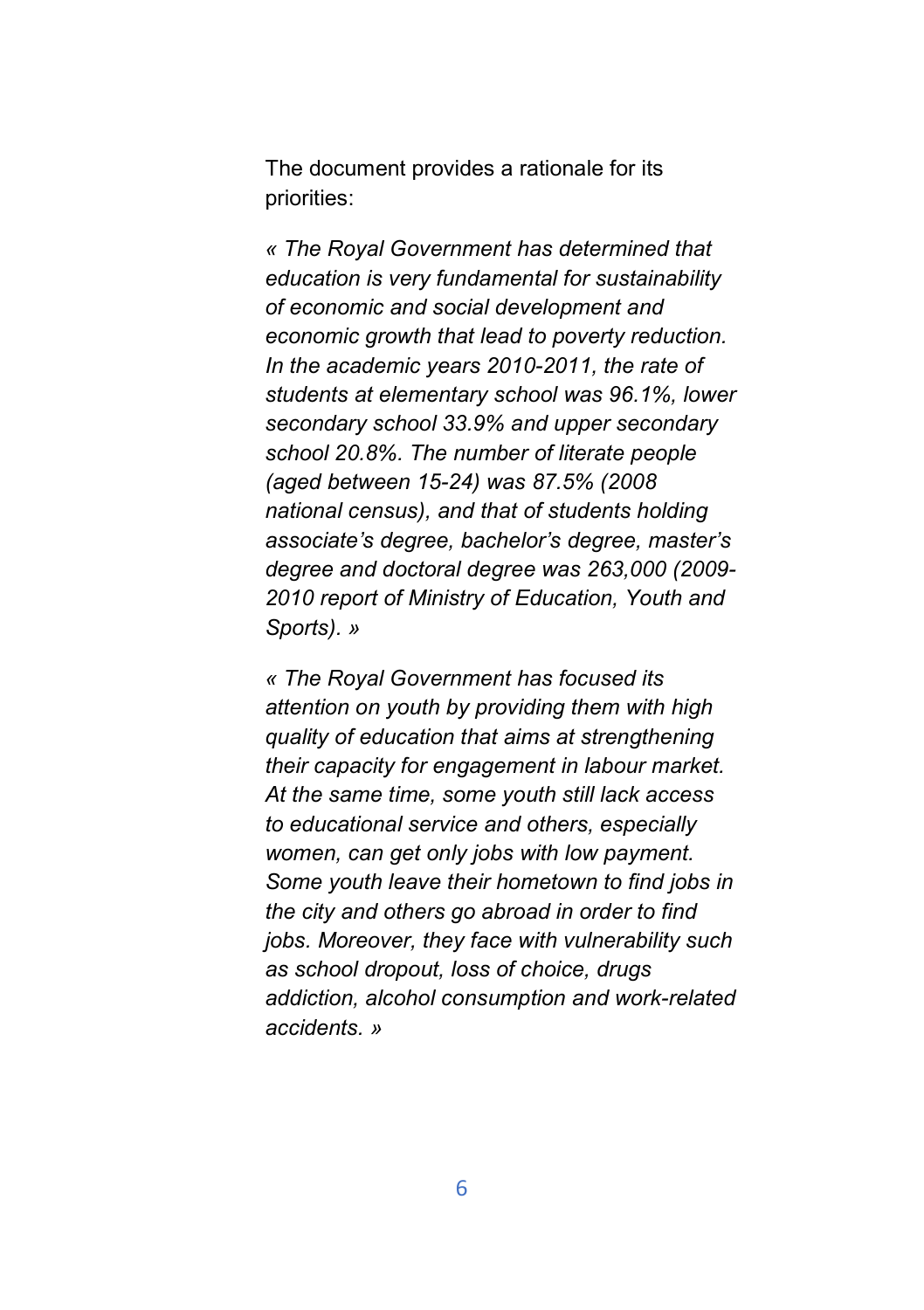#### Main issues that affect Cambodian youth

The UN's Situation Analysis for Youth in Cambodia (2009) notes a number of problems facing young people:

#### Employment

« The single most important issue confronting youth in Cambodia today is employment. The labour force is increasing by as many as 300,000 per year, and will increase to as many as 400,000 per year in the near future. The garment, tourism, and construction industries are not growing sufficiently quickly to absorb so many new labour market entrants. As a result, the Government's Rectangular Strategy, as outlined in the National Strategic Development Plan (NSDP) 2006 – 2010, details steps to develop the agricultural sector as a "third engine" of growth. On-farm employment is, however, constrained by insecure land tenure, lack of affordable credit, fragmented inputs and services, a lack of infrastructure, and poorly functioning markets. Off-farm employment seems to have great potential but more effort is needed to stimulate Small and Medium Enterprise (SME) development and agribusiness investments. There is a need to attract foreign investment in agri-business and to strengthen the business-enabling environment.»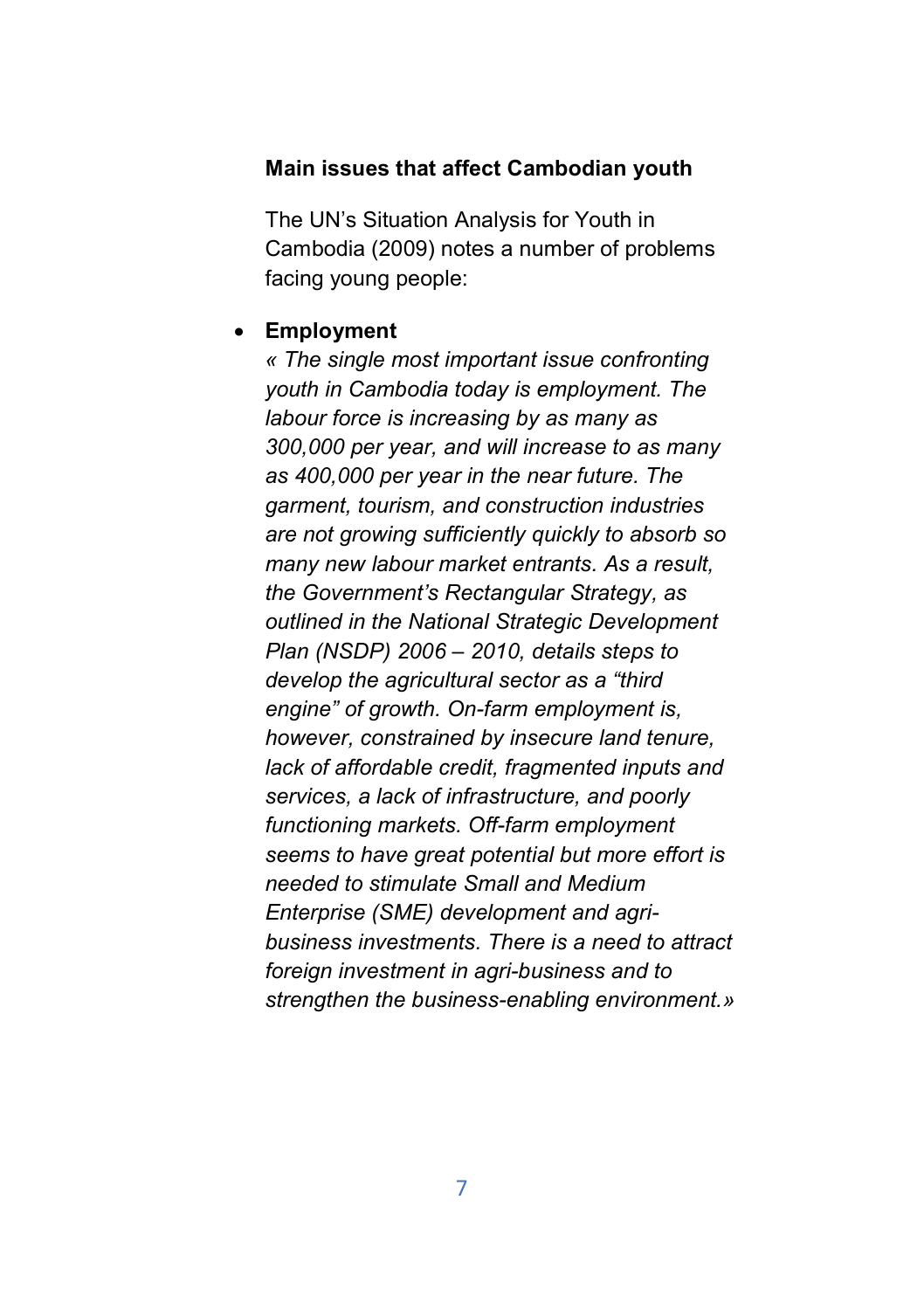#### • Drugs

« The production, sale and use of drugs are becoming increasingly complex and appear to be spreading throughout the country. While data are difficult to come by, more than 80 per cent of known drug users are below 26. Most drug users are unemployed, sex workers and workers in labour-intensive industries, including construction, garment manufacturing, and truck/taxi driving, as well as street children. »

#### Gender

The United Nations in Cambodia's Youth Common Advocacy Points 2011 notes the gender and generational divides: « Cambodian tradition and culture emphasizes respect for elders, and combined with patriarchal beliefs, tradition tends to respect elder men, limiting opportunities for young people, in particular young women, to express their views. Increasing the involvement of young people in local development and decisionmaking is a real opportunity and will provide decision-makers with the perspectives and experiences of young people. »

#### Child work

From the Cambodia Human Development Report (2000):

« There is a striking gender difference in the incidence of child labour among children aged 14-17 years, with one-half of all girls, but only one-third of all boys, working. Not surprisingly, the rates of school enrolment are much lower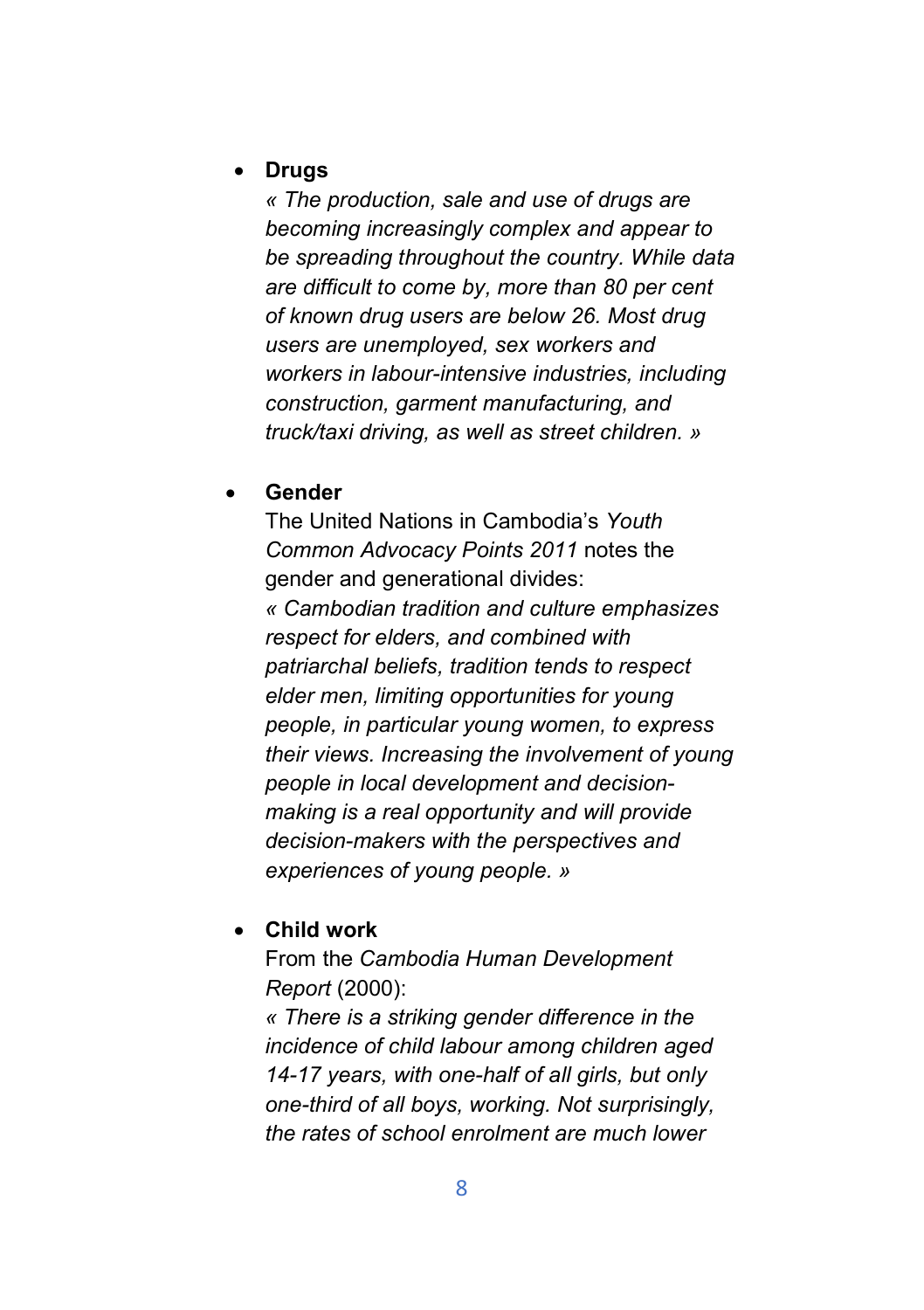for girls than for boys aged 14-17 years. Both the rates of school enrolment and of child labour are virtually identical for boys and girls at young ages, but the gender disparity starts manifesting itself after age 12 and continues to widen until age 17.

Another form of child work about which little is known is domestic work outside the child's own home. A large number of children in Cambodia work as domestic servants, responsible for everything from cooking, cleaning, child care and running errands. It is estimated that Phnom Penh alone has 6,500 child domestic workers aged 14-17 years. While most child domestic workers fall within the 14-17 age group, it is not uncommon to find child domestic workers as young as 8 or 9 years of age. One survey found that only 7% of the child domestic workers in Phnom Penh were male; the remaining 93% were females. Female domestic workers are often preferred over male domestic workers because they are perceived to be more hardworking and less likely to complain about long working hours and difficult jobs. Unfortunately, this makes the girl domestic workers also vulnerable to sexual exploitation by their employers. »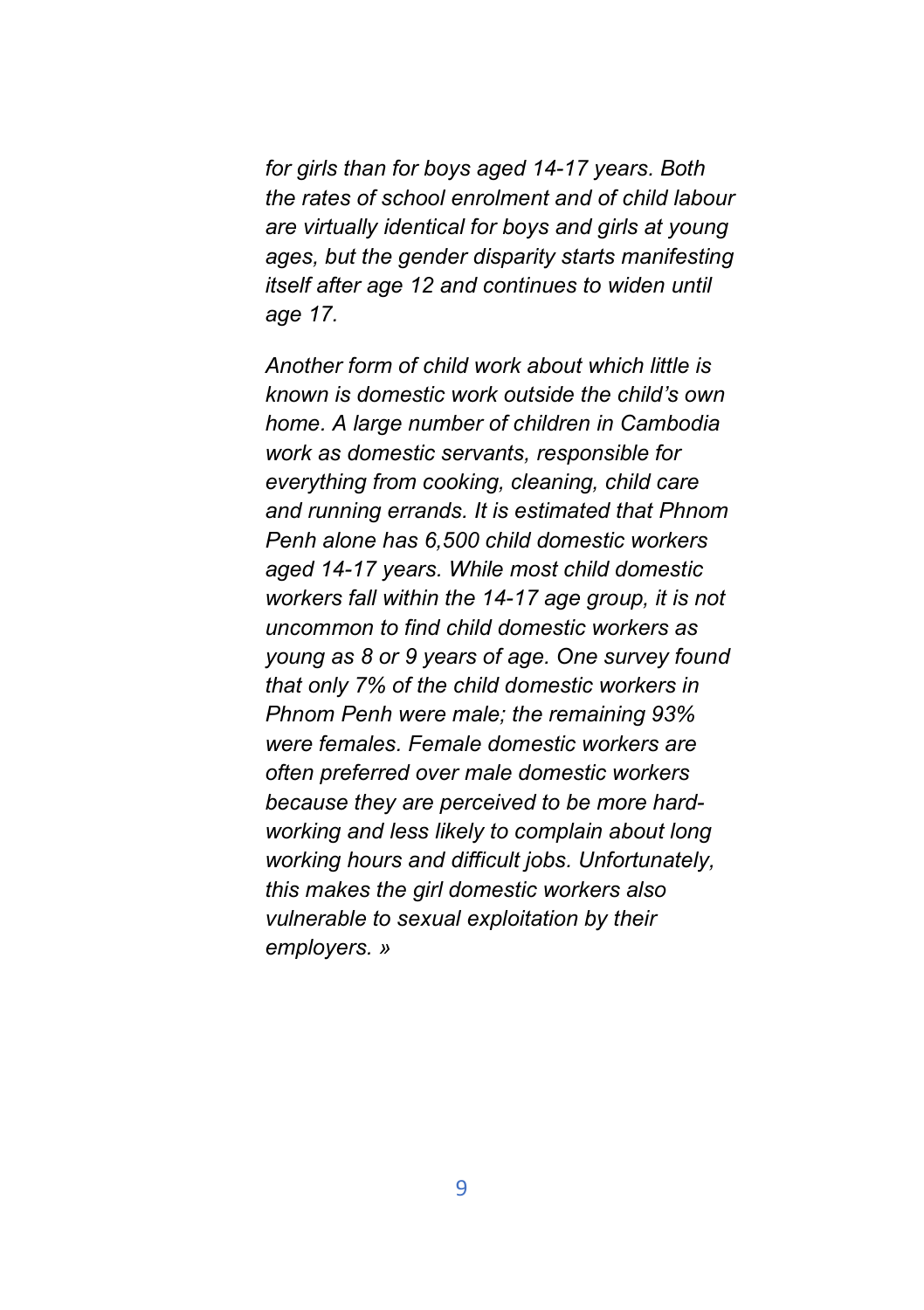# Good practices **[CAMBODIA]**

### Partnership for the Prevention & Protection of Children - TPO / Friends International

- Issue: Domestic violence is widespread in Cambodia. Its physical and psychological impact on adults as well as the children, families and communities is devastating. In our work, we often see people afflicted by serious mental health issues as a direct result of domestic violence. Friends International has now selected TPO Cambodia as a partner to help implement this program, with funding from UNICEF. TPO Cambodia was selected based on our expertise and experience in providing mental health services to victims of domestic violence. This enables TPO to provide mental health care and psychosocial support to people suffering from serious mental health issues, to children who are victims of violence at home and to children who have been neglected or abandoned by their families.
- Target groups: TPO Cambodia's specific focus in the 3P project is to provide support and services to survivors of gender-based violence, vulnerable children and local authorities
- Goals: While providing mental health services is front and center of what we do, the ultimate goal of this project is to strengthen Cambodia's child protection system in response to and to prevent violence, and to promote a protective family environment.
- Approach: While providing mental health services is front and center of what we do, the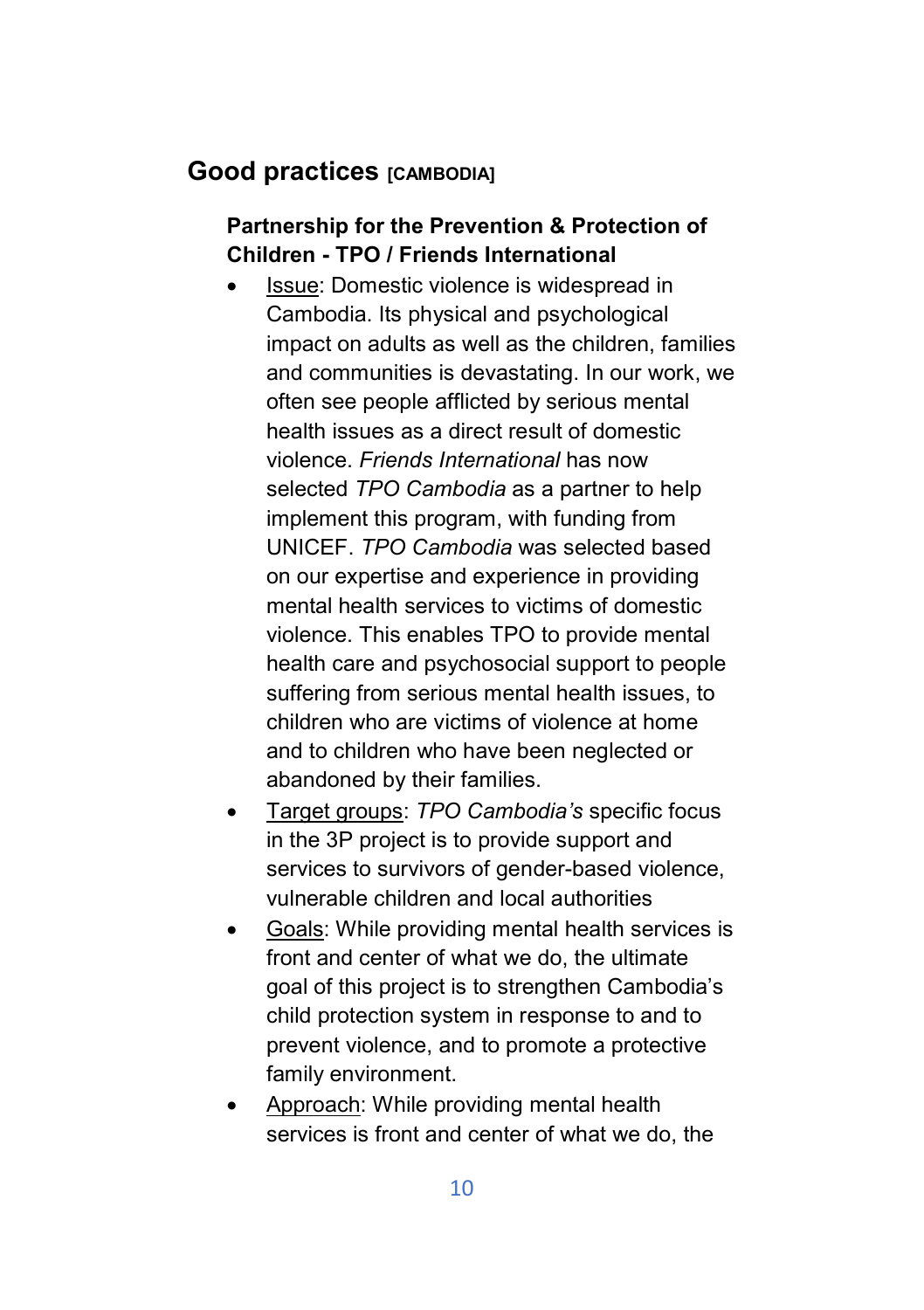ultimate goal of this project is to strengthen Cambodia's child protection system in response to and to prevent violence, and to promote a protective family environment. Cambodia is still suffering terribly from hardship, poverty, sociopolitical upheaval and, above all, from trauma resulting from war and genocide. This burden affects Cambodians at three levels: Society/Community, Family and Individual. For our work, we always start with a social context assessment, after which we provide services and organize activities in the communities at each of these three levels.

- Activities: TPO will deliver the following activities in order to strengthen awareness and understanding of domestic violence and psychosocial problems:
	- $\triangleright$  Organize awareness raising activities in the communities about domestic violence and psychosocial problems
	- $\triangleright$  Training focal people in the community in identifying domestic violence and mental health problems and in providing emotional support to the victims
	- $\triangleright$  Identify ad select members of the local authorities to train them in Mental Health First Aid.
	- **Fig. 3** Train Child Club members and representatives in identifying and supporting children at risk and form a Child Friendly club.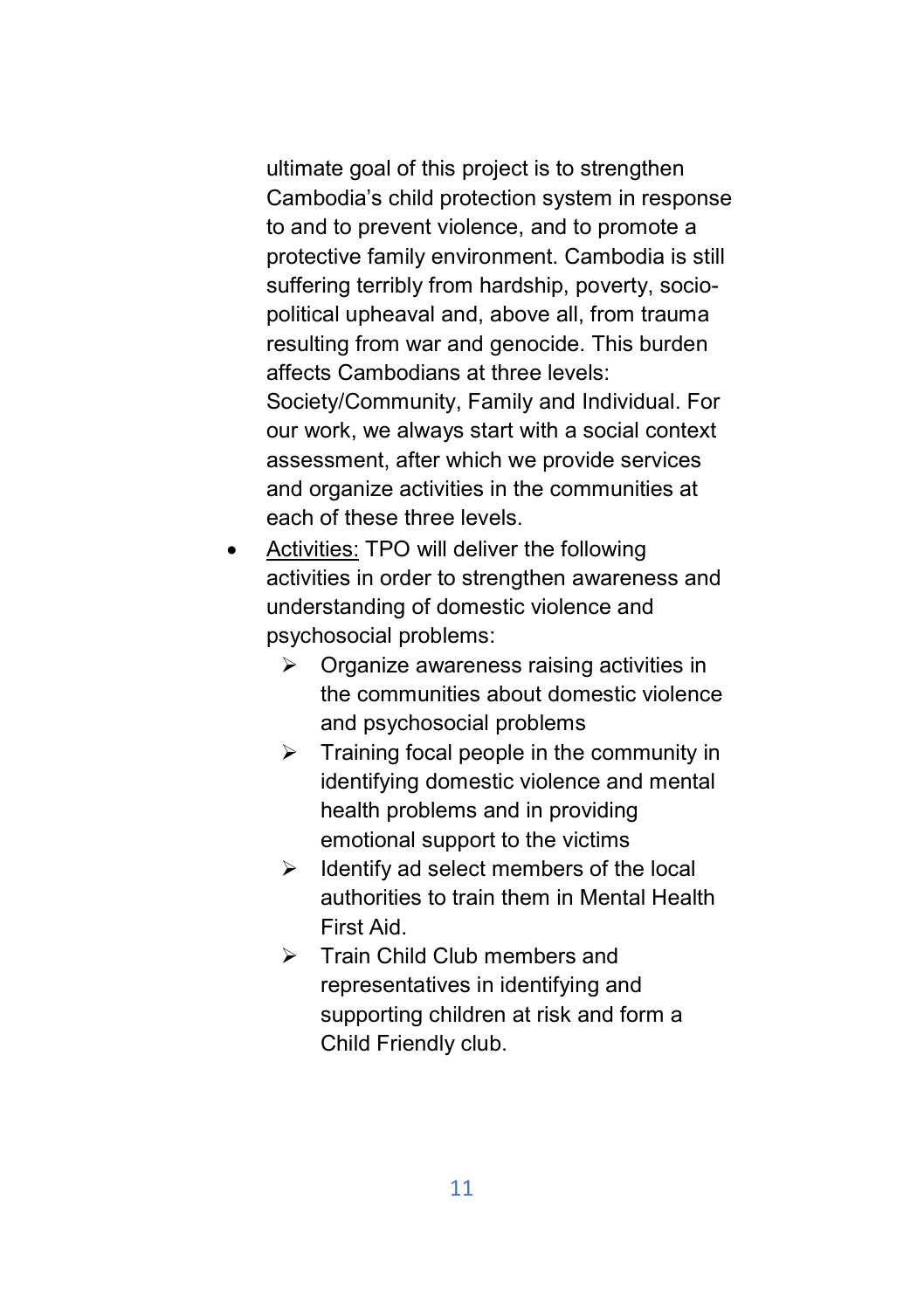# East Timor

### State of the art **[EAST TIMOR]**

#### Legal framework about Youth Policy

The Parliament approved in 2016 the national politics of youth. The Constitution of Republic Democratic of East Timor, article 19, says that the citizen of youth is obliged to consolidate the national unity, participate into the reconstruction, defence and development in the country. Moreover, in article 2, it says that the youth has right to get education, health and professional training.

Beside that the politics still recognise that some of youth do have specific needs and they need to have any specific attention from government, civil society, private sector and the development partnership for the obstacles they face.

As it has been stated in the demography of youth that most of them are now living in the rural area and they are mostly facing difficulties of accessing into qualified education, good health treatment and the opportunities of training and employment.

About disability youth, it's stated that this group have not the appropriated education and being far for accessing the opportunity of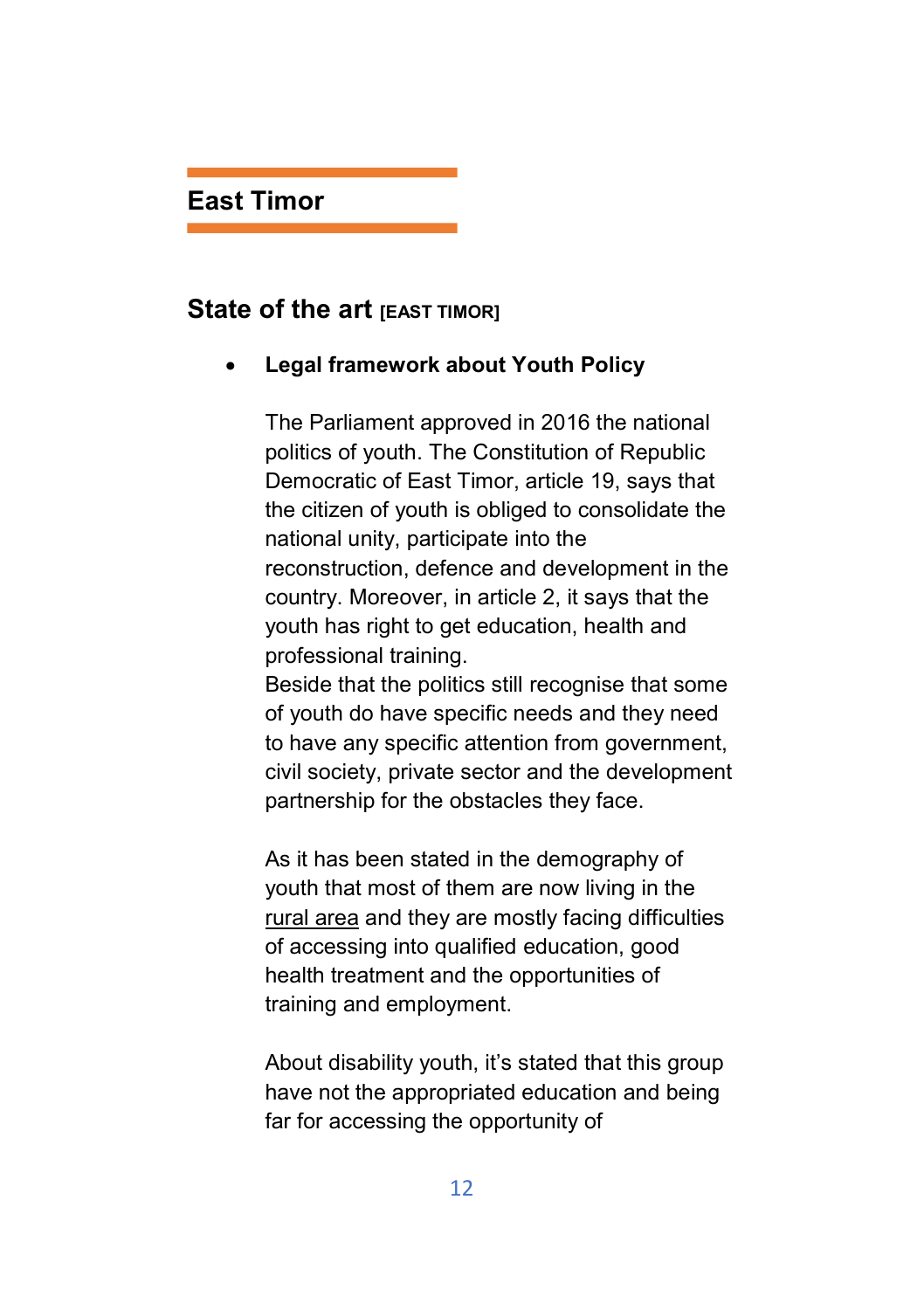development. So, all development program needs to have them into account and recognise their abilities, knowledge, respect their rights to participate and decide about their life.

About the youth who work in the street: the progress of development that have been running so far does not provide equal benefit to all because the phenomena of youth who work in the street mainly occurs in Dili as the capital city of East Timor. Youth who is now working in the street especially those who work for sex sales have been far from the benefits of the development. This youth have got vulnerable situation and get too much risk including the risk of sexual exploitation which been involved with crimes, being contagious for high risk of sexual disease, been affected by drug abuse.

Youth who live in risk situation: youth faces various risks like drug, alcohol and cigarette abuse, HIV, involvement into violence and crime. The culture also being customised to have access into alcohol, so this provides chance for the youth to consume it and the behaviour of smoking cigarette is also being growing among the youth and affect their health. HIV transmission is increasing, as well as the occurrence of violence and crime involving youngsters.

The definition of child is being considered age under 17. The article 4 declares the obligation of protection and promotion of the right of child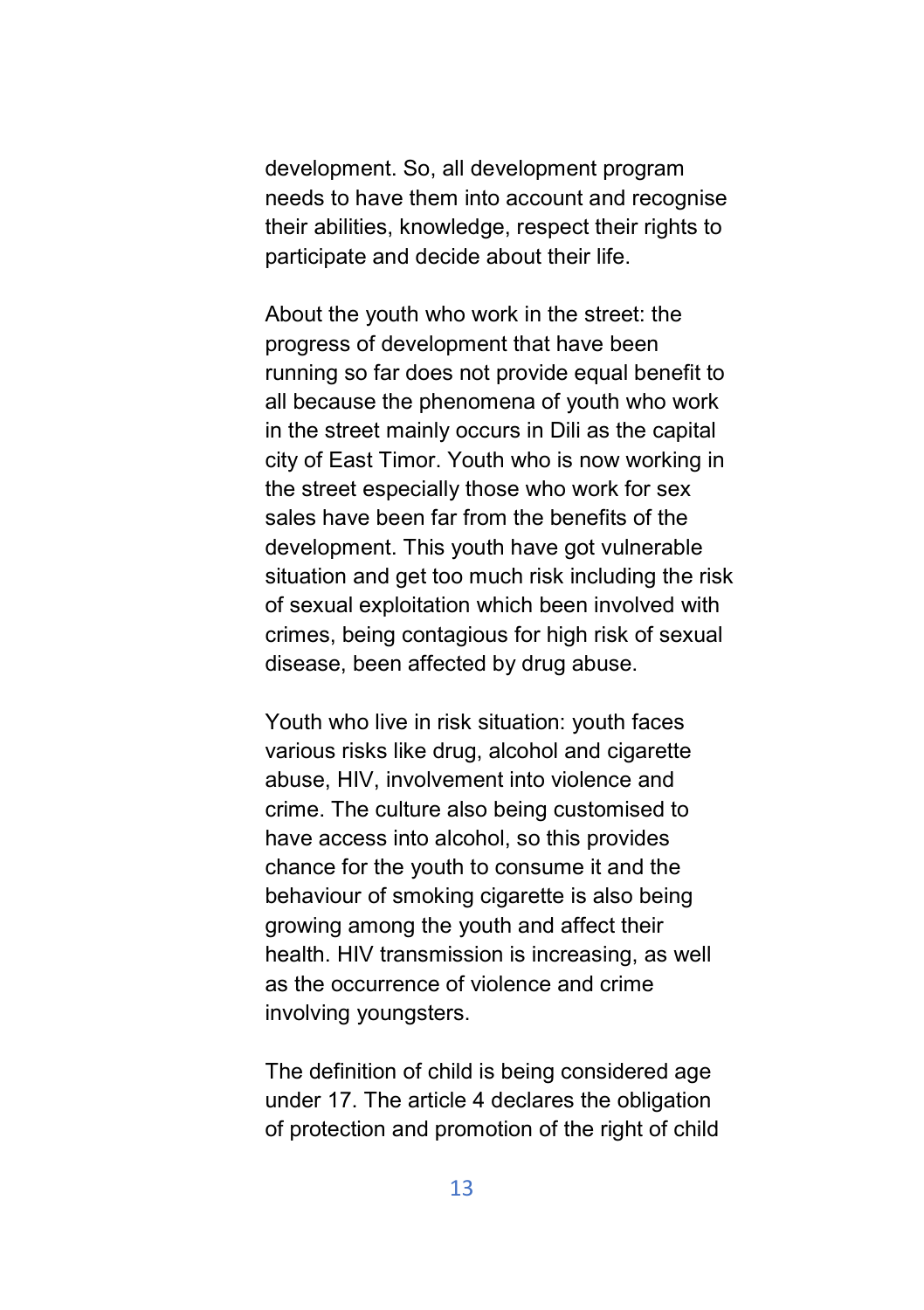inside the family and the country. The children are obliged to go to the school from kindergarten to primary school until reaching to the higher level of education. They are asked to use Portuguese language inside the class. And the government also provides professional training and capacity building programs such as Portuguese course for taking the bachelor degrees and educational teacher training by the time of holyday for all teachers.

However, in rural area like Dilor village (Lacluta), it's hard to get good access into better professional training courses and other capacity building programs towards the local children, students and youth because of financial problems.

#### • Social street work methodology

There is a law in the country of East Timor mainly about the youth working on the street, phenomenon that especially occurs in the capital city of Dili, on the main street, where youngsters sell things and some are working for sexual activity. This youth lives in vulnerable situations. So, the government itself encourages the other non-governmental organizations such as NGOs and Civil Societies so as to help them with such prioritised programs which may lead them to the better ways of daily life inside the community. The main social protection policies were created after the 2006/2007 crisis and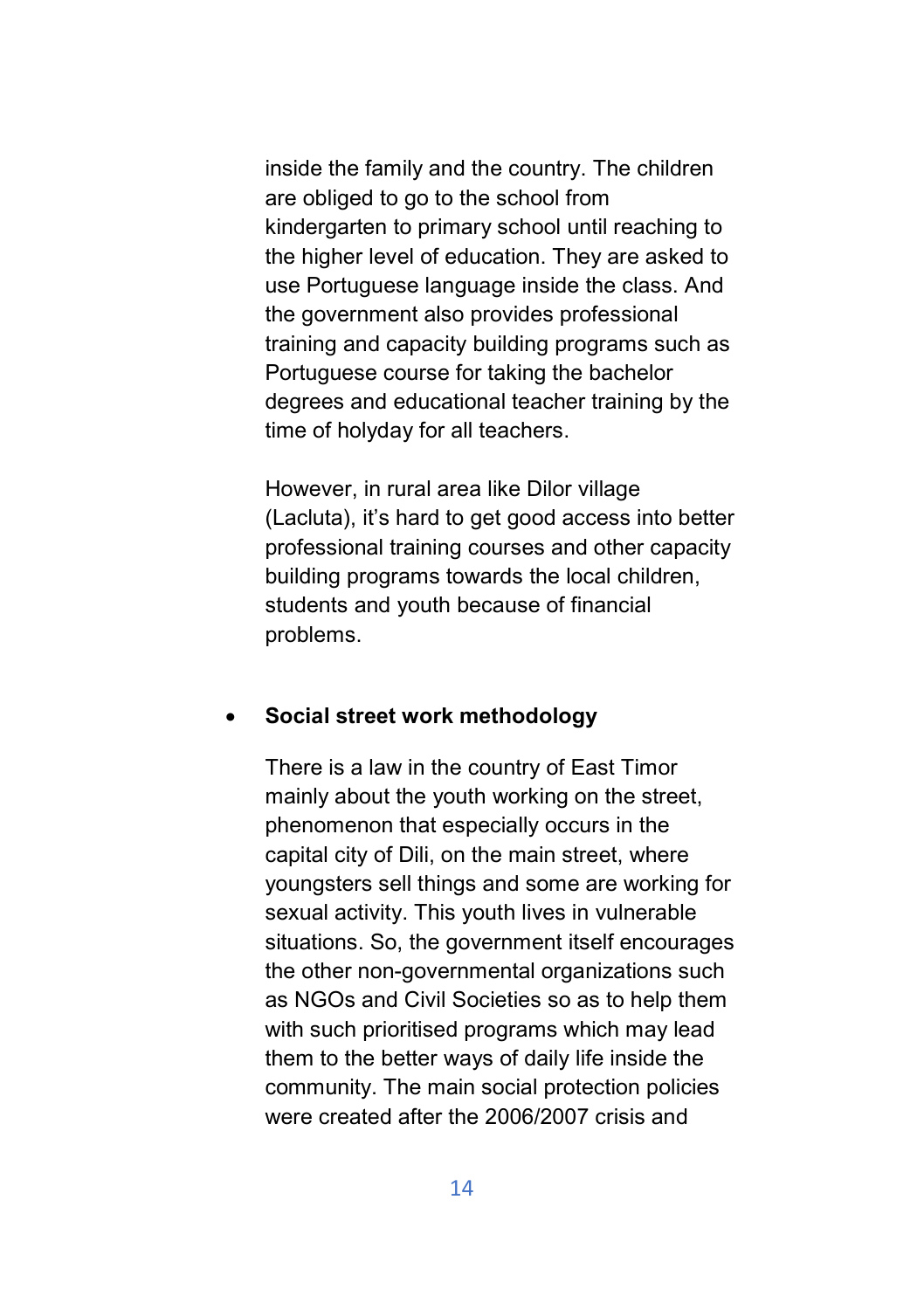focusing in the promotion of peace and social cohesion. Meanwhile to advance the social protection system as a whole, the Ministry of Social Solidarity, with support from the UN, started in 2006 a process to develop the National Social Protection Strategy using a participatory methodology that included several government institutions, representatives from workers' and employers' organizations, civil society institutions and the United Nations agencies in a comprehensive assessment exercise. However, a lot of youngsters still do not attend the school because of the obstacles of socio-economy life inside the family and the community.

#### Children in street situation

There is not any specific law for protecting the children and youth in a street situation because mostly people in East Timor do not live in the main street as homeless. Everyone in this country has free land for living and even for building a simple house by using grass on roofing, bamboos and woods. So, it is just a general law of protecting the children and youth not to work in the street or doing hard labours, selling things, washing vehicles, begging money, collecting plastics and cans for reselling. The government of East Timor has established a National Commission for the Right of Children which called in Tetum as ''KNDL'' (Komisaun Nasional ba Direitu Labarik) and the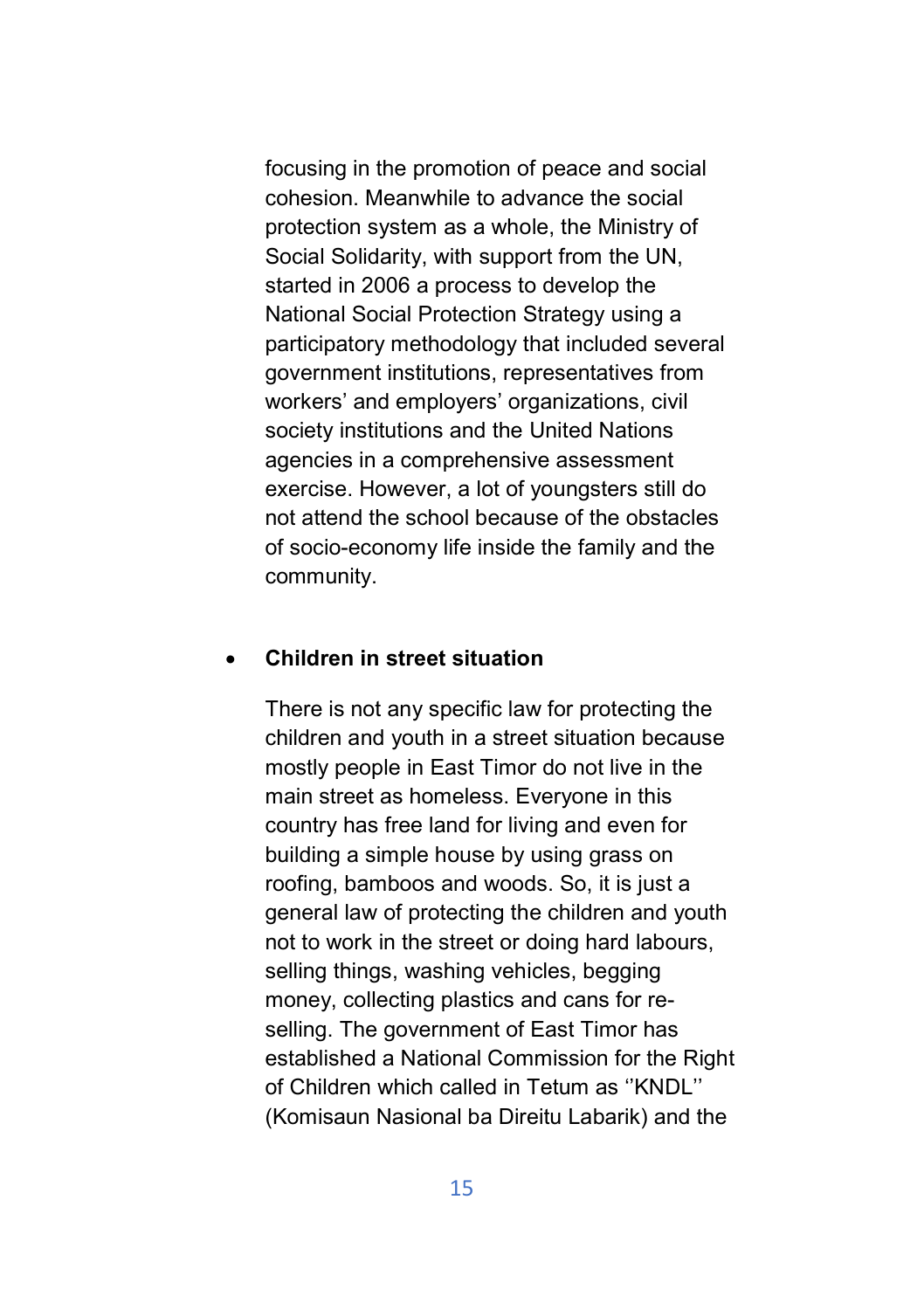Child Protection Network which called in Tetum as ''RPL (Rede Protesaun ba Labarik) for 13 districts. This is important since rights of children are still often violated, sometime by their own parents who are continuously ordering them to sell things in the street and getting money for the parents.

A lot of vulnerable children and youth do not get better education and any other professional and vocational training courses which endorse them to find job because of bad economy inside the family. Some local communities have no good clean water and sanitation and do not have access to the market because of the road and transportation. These things really affect them to move on forward and lead their children for improving their education and skills. In fact, in relation with the politics within East Timor is still lack of attention to fully control and help the population who live along the rural areas and including the development and educational sector. Sometimes the parents must send the children to work in the street in order to make money supporting the economy of family even though this is really against the law of child protection.

East Timor has become a new country in the world and total population increases more and more every time. This growing demography affects the life of the people, because of unemployment in the country which is influencing the life of families badly, creating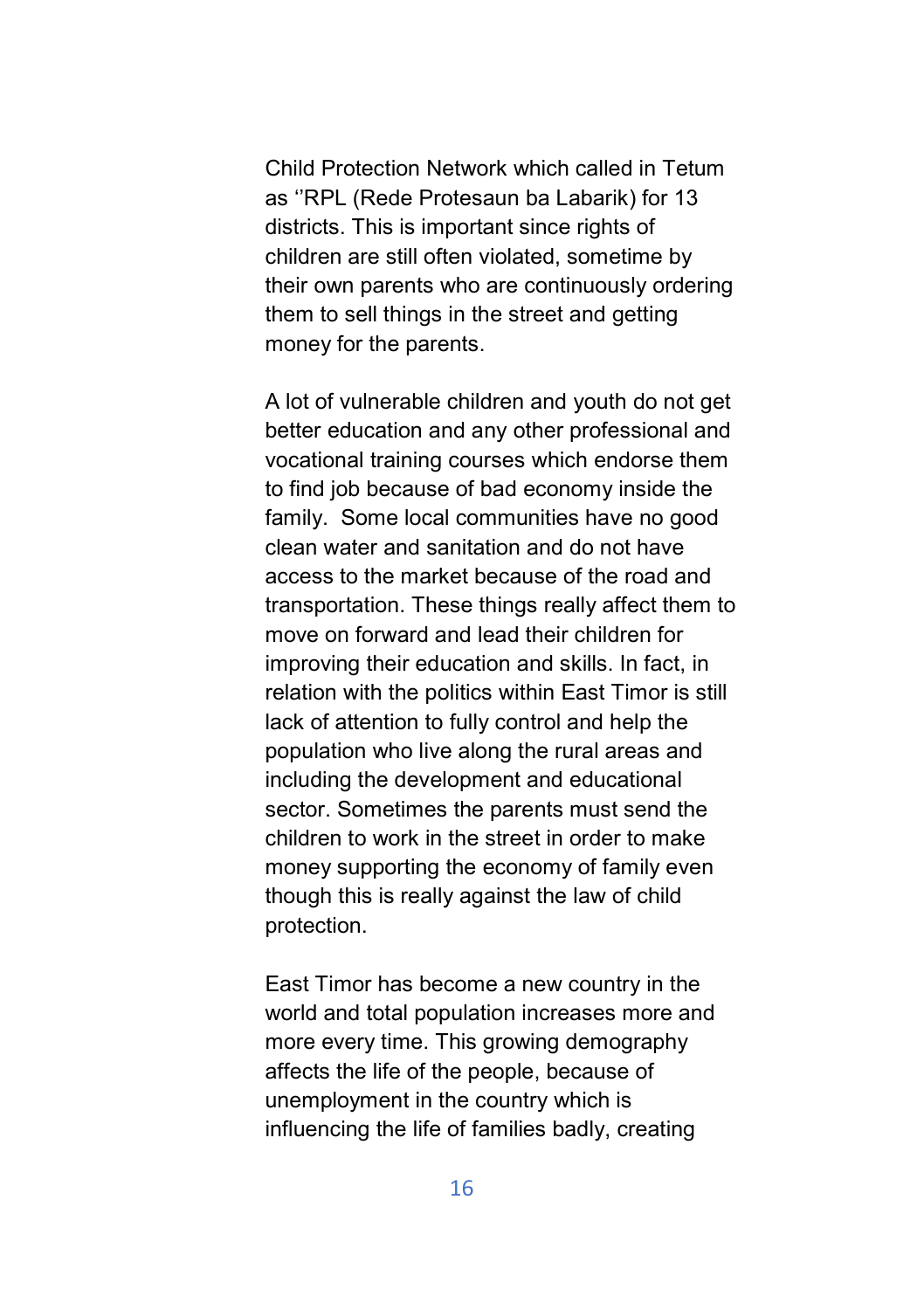separation and divorcing among the underage married. In addition, those issues are affecting the young children and youth being out of the responsibility by their parents..

#### Status for social street workers

There is not any law recognizing a professional status for social street workers.

#### **Networks**

There is no any formal or informal network of associations dedicated to children and youngsters in vulnerable situation. Mostly the associations and NGOs as focusing much on agriculture parts, educations and other social activities in assisting the work of groups of agriculture, business development and so forth. The Associação Grupo Comunidade Rural is mainly working to serve the people, communities, students, youth and the children in the rural areas. Associação Grupo Comunidade Rural is focusing on helping the people from the sub-villages to villages, and from the subdistricts up to district the capital itself because mostly within these places more are starving, lack of good education, unemployment and facing lots of hard lives.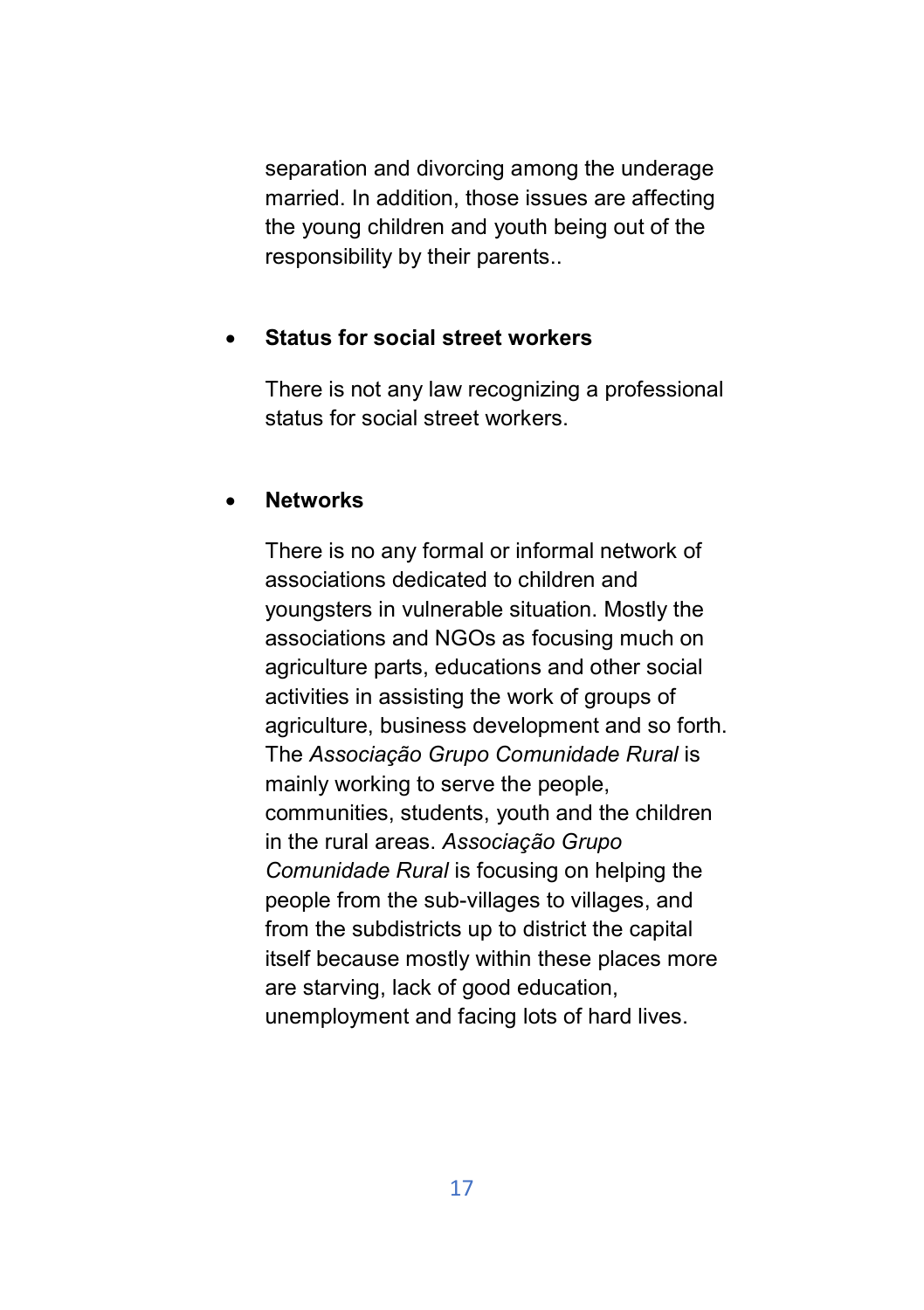# Good practices **IEAST TIMORI**

#### Training in rural areas

In parallel of its social support and Street work activity with youngsters, the Associação Grupo Comunidade Rural – AGCR organizes trainings in English and ICT open to all the population in the area of Lacluta. When AGCR began its social street work activities, the local authorities (village chief, doctor and police station commander) suggested that we could try to approach vulnerable families conducting trainings, seminars and dissemination with the parents, provide some local educators to follow on with the vulnerable children and youth including families. They assured to provide some cooperation for this program that has been now implemented by ASYA project. After this project, we can move on to help the others in other districts and sub-districts because this is a very interesting and helpful program to be implemented in order to protect and help the local vulnerable children and youth in Timor. AGCR received some help from ASYA project partners (Nepal and Hong Kong) to build a shelter for exterior training sessions and to furbish a classroom with computers material.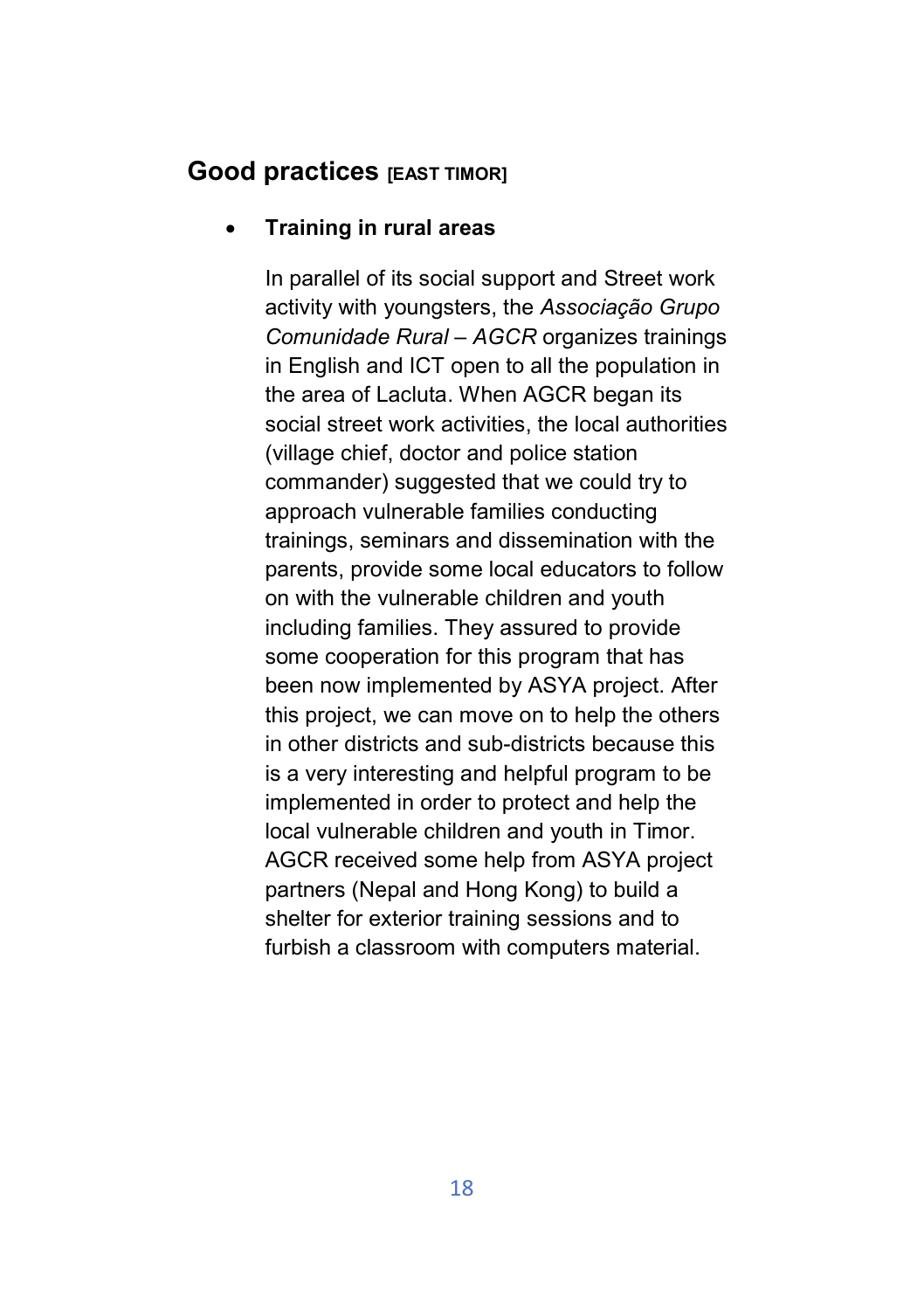# Hong Kong

### State of the art **[HONG KONG]**

#### Youth in Hong Kong

According to the University of Hong Kong Statistical Profile, the youth in Hong Kong includes citizens of the Chinese territory of Hong Kong aged 15–24 years. As of 2011, youth in Hong Kong ages 15–24 made up 12.4 per cent of Hong Kong's overall population at 875,200 people. Hong Kong is a hybrid culture, influenced by China and Britain, but overall by its international economic ties, which plays a role in shaping the lives of the youth in Hong Kong. The youth in Hong Kong are unique in the fact that many are living Transnationalist identities. The demographics are not just ethnically Chinese youth in Hong Kong, but also youth that are ethnically white, Indonesian, Filipino, which can be seen in Demographics of Hong Kong, and that creates a unique society. "Although with a dominant Chinese population, Hong Kong is an international city and is a mix of East and West rich in cultures, history, and religions." The disparity between the rich and poor within Hong Kong has been growing wider.

Hong Kong youths' social world is greatly influenced by family and peer relationships which shape functioning, support, social self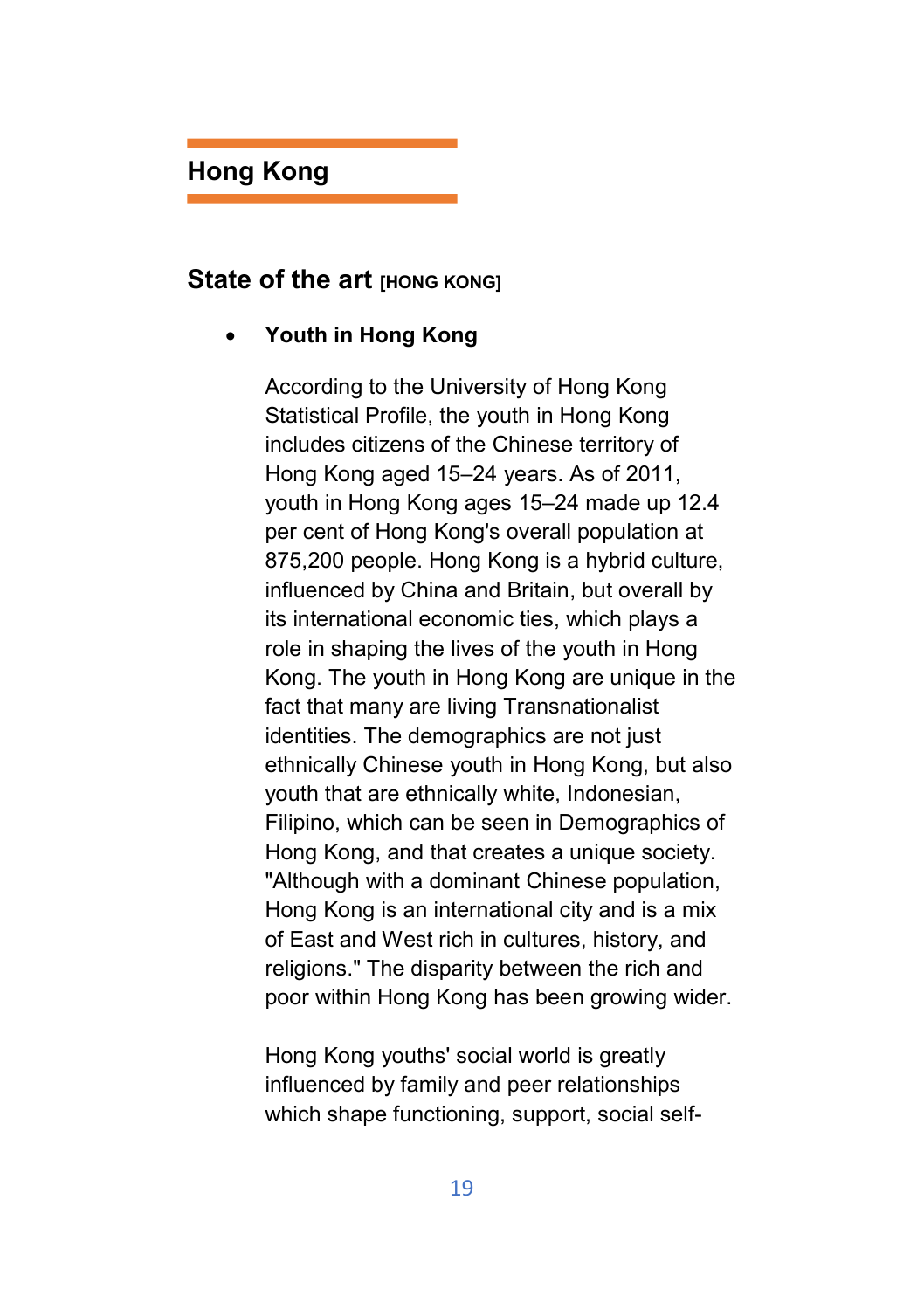concept, and social isolation. The youth scene in Hong Kong includes risk-taking behaviour such as party going, sex, drug abuse, fighting, and high-speed driving. An important aspect of Hong Kong is its transnational education. Having paid work and a stable job allows young people to become independent from their parents, participate in adult forms of leisure, and gives them adult status in society. Political protests led by Hong Kong youth have become more prevalent in recent years, where these young activists have expressed concern for public and developmental affairs in Hong Kong. The most common reasons to why Hong Kong youth go on the internet and engage in mass media were for entertainment, searching for information, and connecting with friends.

#### Health issues

The most common cause of death for Hong Kong youth aged 15–24 is "external causes of morbidity and mortality," and within this category the highest percentage died under the cause of "intentional self-harm." The suicide rate in Hong Kong has risen from 35 percent from 1999 to 2003, and has since still been on the rise. Suicide has become the leading cause of death in Hong Kongers aged 15 to 24. For Hong Kong youth who have low social support from their parents and peers, they often feel hopeless and have lower self-worth, increasing the risk for suicide. In Hong Kong there is a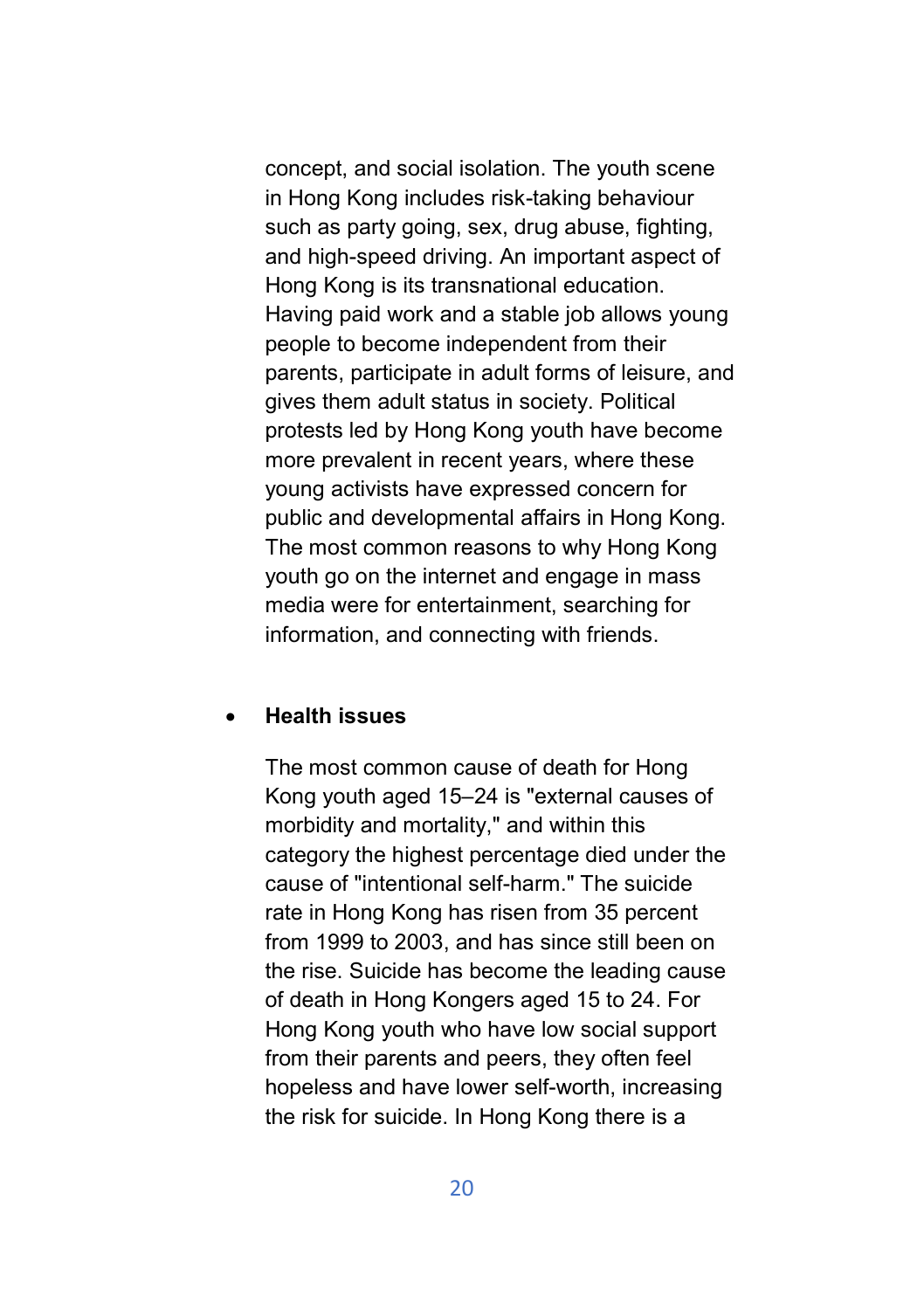stigma against homosexuals that is far greater than their counterparts in the West, even from college students who are typically the most tolerant of subgroups.

#### Education

An important aspect of Hong Kong is its transnational education. It is an education "in which the learners are located in a country different from the one where the awarding institution is based." This is true for Hong Kong youth who attend local institutions where foreign courses are offered that are considered British, Australian, American, Chinese. Students can then, through an application, get credit from the institution the courses are offered from even though they took the courses at their home institutions. Hong Kong does not directly regulate the quality of the transnational education offered, nor does it shape the content or cost of courses being offered by foreign providers. Being an internationalised territory, students at both the university level and in postsecondary vocational training in Hong Kong receive an education that is often geared towards international knowledge, rather than just local knowledge and practice. Hong Kong youth, therefore, obtain skills and knowledge that make them marketable for jobs worldwide. Most youth who leave school say they do so to find a good job with a good income. They soon realize their opportunities are limited without at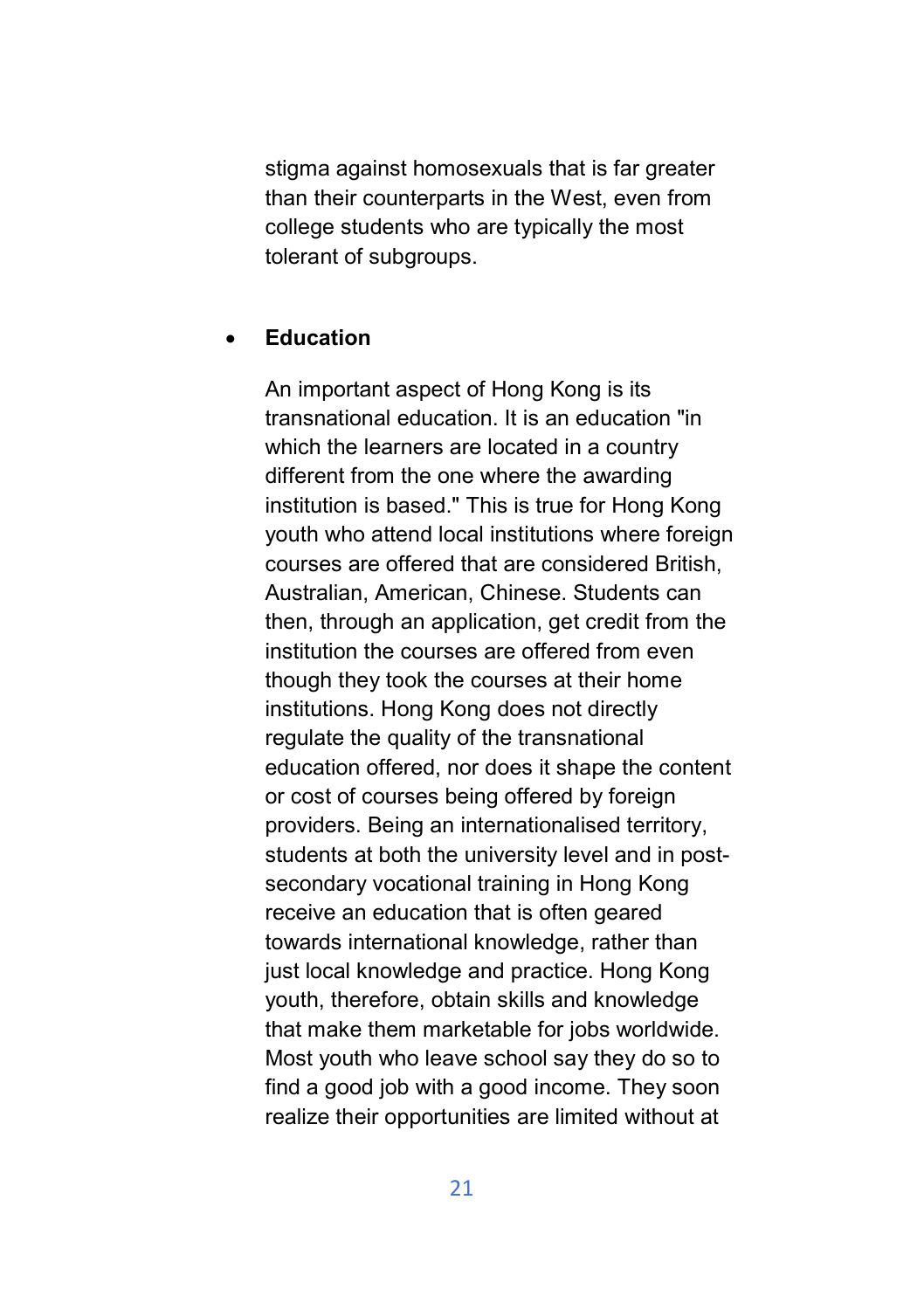least a senior secondary education level and work-related experience. According to the World Bank, the rate of primary education completion from 2010-2016 in Hong Kong was 96 per cent. The rate of secondary education completion was 93.4 per cent, and the rate of tertiary education completion was 67 per cent.

https://en.wikipedia.org/wiki/Youth\_in\_Hong\_Kong

#### Vulnerable children

Despite its real estate boom and apparent prosperity, the yawning gap between rich and poor in HK is wider than ever and shows no signs of diminishing. One in five children live in poverty. One in ten lives with a single parent. Families of HK's most vulnerable children also include the unemployed, ethnic minorities, teenage mothers and new arrivals. These, in particular, have a poverty rate of 30.1% compared to the overall average of 14.7%. Many cannot speak the local language. In Sham Shui Po, HK's poorest district, where there are about 16,500 children under three, there is only one child care space available for every 160 children. Without intervention well before they enter mainstream schools, HK's at-risk children have few chance to ever realize their potential. https://campaignforallchildren.org/the-hidden-need/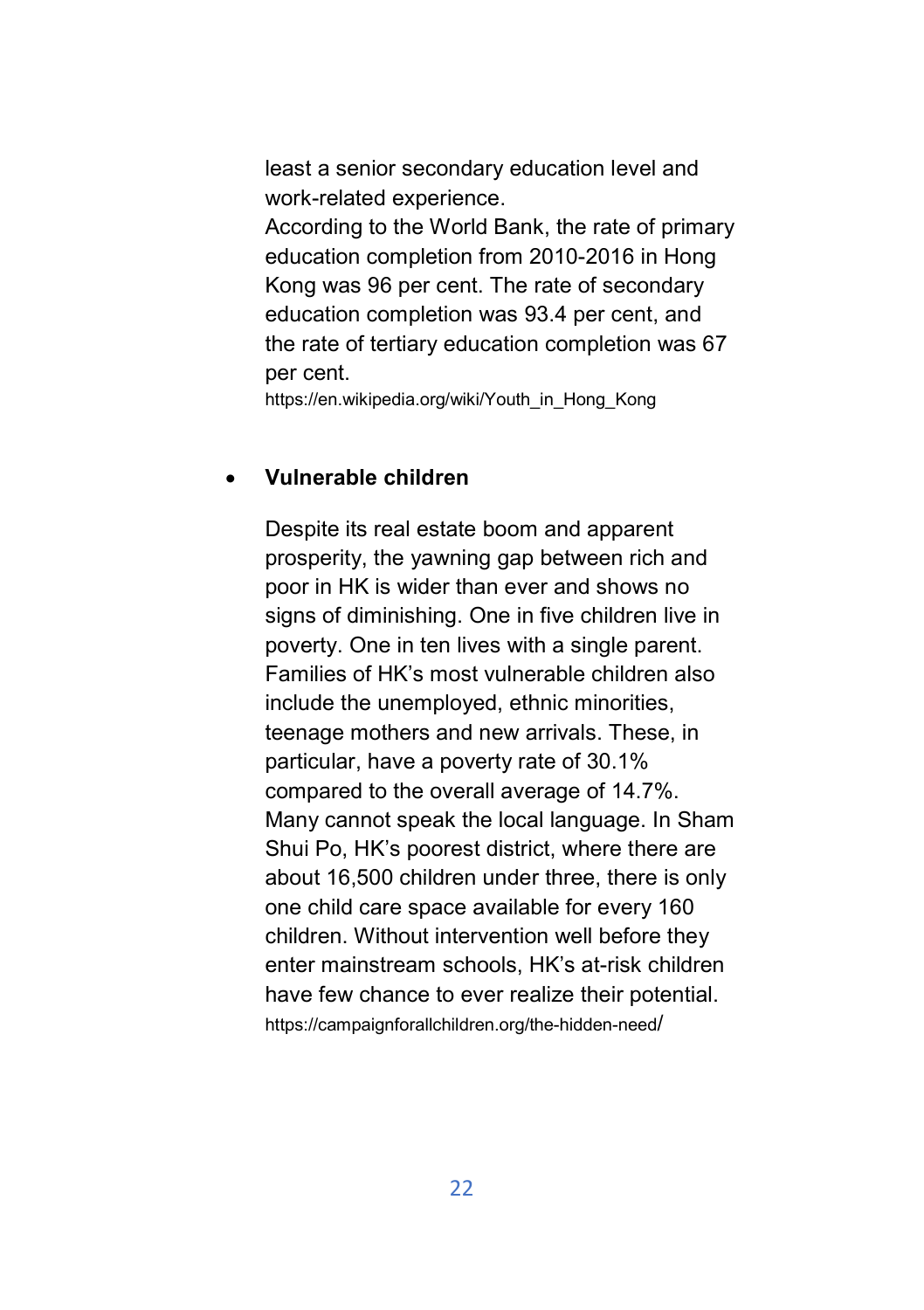#### Youth policy

Actually there is until now no official and binding youth development policy in HK. In 1986 was set up a Central Committee on Youth. After a survey of public opinion, youth policies overseas and trends, it found that youth development would benefit from a clearer policy direction and better coordination in allocating resources, and recommended forming a youth policy with principles for youth development and an advisory body. In 1989, the CCY recommended the government to formulate a youth policy, but it was rejected and set up a Commission on Youth to advise on all matters about youth. In 1992, the CoY proposes a Charter for Youth that would operate on a system of voluntary subscription. It proclaimed the rights of young people, their needs and aspirations and the social goals for youth development. The Charter was published in 1993 as a non-binding document. It contained 3 sections: "Pledge" (10 ideals and principles on youth development), "Recognition" (stating the rights of youth) and "Consideration" (stating goals for youth development). « In 1997, the Sino-British Joint Declaration has established a historic watershed for HK in order to maintain HK's stability and prosperity. It is essential to have a new generation of citizens who have had healthy development and have a sense of belonging and are committed to the future of the community. It is against this background that youth development has seen a resurgence of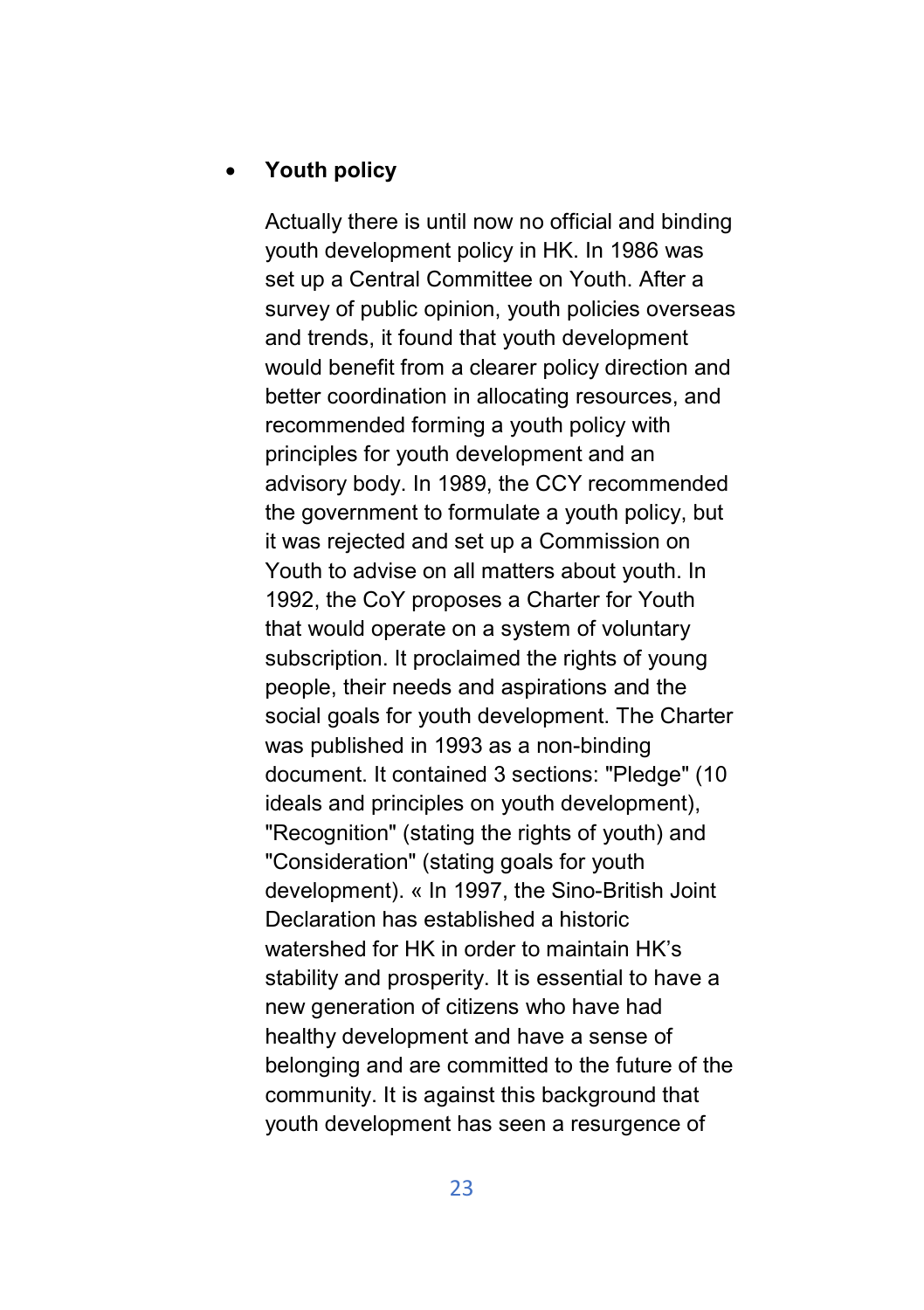public recognition and attention. » Since then, few happened. However, the former Chief Executive in his 2016 Policy Address invited the CoY to put forward proposals on the future direction of a Youth Development Policy (YDP). The importance of having such a policy was echoed by the current Chief Executive in her election manifesto. She further noted in her 2017 Policy Address that the Youth Development Commission would be established as a high-level coordinating government structure in early 2018, and chaired by the Chief Secretary of Administration, to steer the direction for youth development and enhance coordination among departments. http://youthpolicy.hk/history.php?lang=\_eng

# Good practices **IHONG KONGI**

# Social work + Culture and sport Hong Kong Playground Association

Established in 1933, HKPA has as mission the vulnerable youth accompaniment in its most diverse aspects. In the beginning with charity works and the installation and managing of playgrounds for street kids. Then HKPA began to organize camps, to build stadiums and centres. Surrendering the playground management role to the government, the association starts more and more social work professional service. It's a big service, with 30 service units, about 300 staff members and 150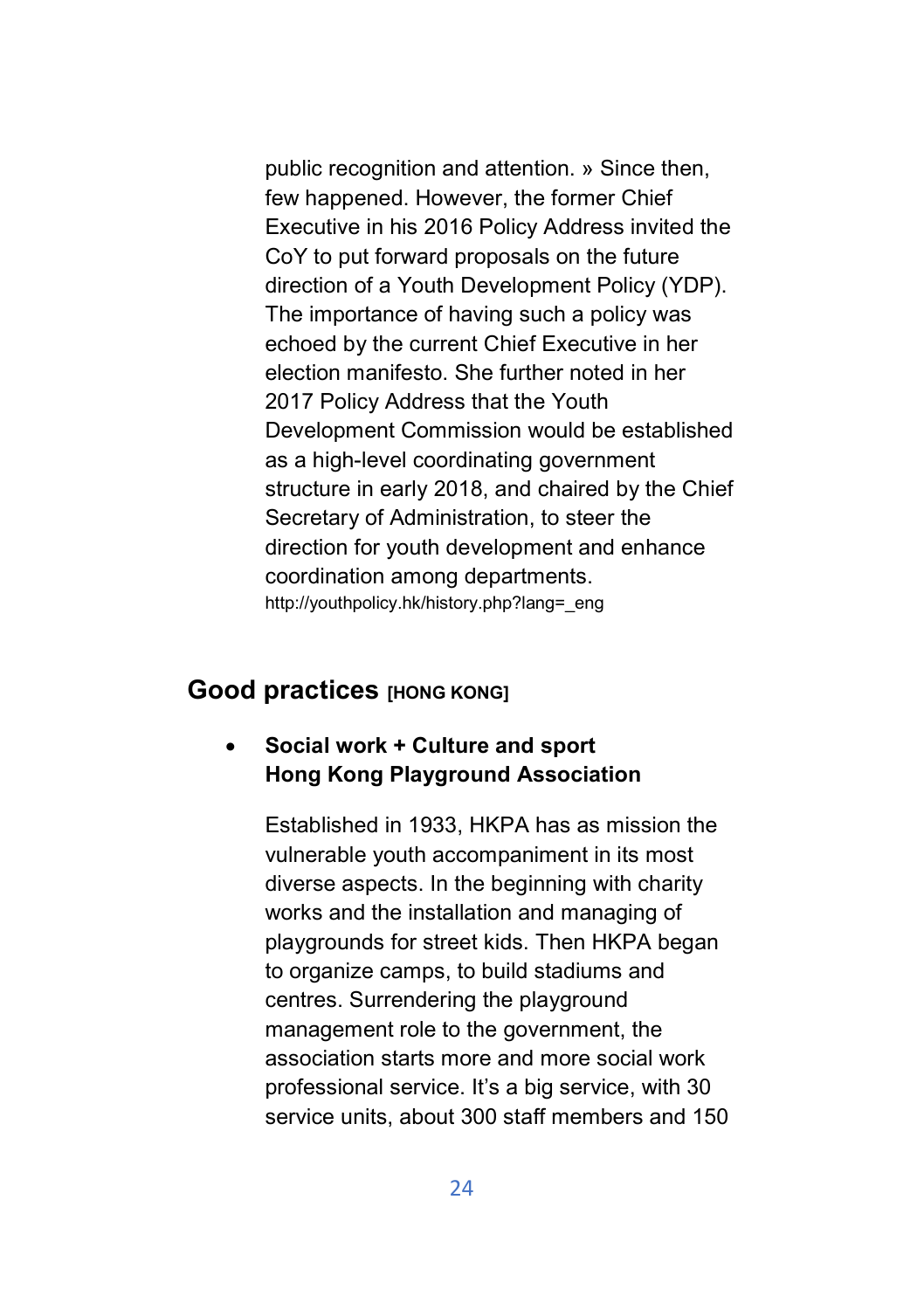social workers, supported at 54% by public bodies.

HKPA organizes large scale projects as the Hong Kong Outstanding Teens Election and the Youth Arts Festival.

But the day-to-day work with youngsters is developed by these main two divisions:

- Social Work Division:
	- Children and Youth Centres
	- Youth Outreaching Team
	- School Social Work Service
	- Integrated Children & Youth Service Centre
	- Overnight Outreaching for Young Night **Drifters**
	- Community Support Service Scheme
	- Unusual Academy
- Culture, Sports & Arts Division:
	- Camps
	- Stadiums
	- Exchange & Arts
	- Sports Services
	- Social Enterprises
	- Real Madrid Project

These two divisions are close and complementary. This allows to combine easily social work with youngsters at risk or delinquents with sport or cultural activities. The integration of these two fields in collective activities uses to produce very good results in individual accompaniment.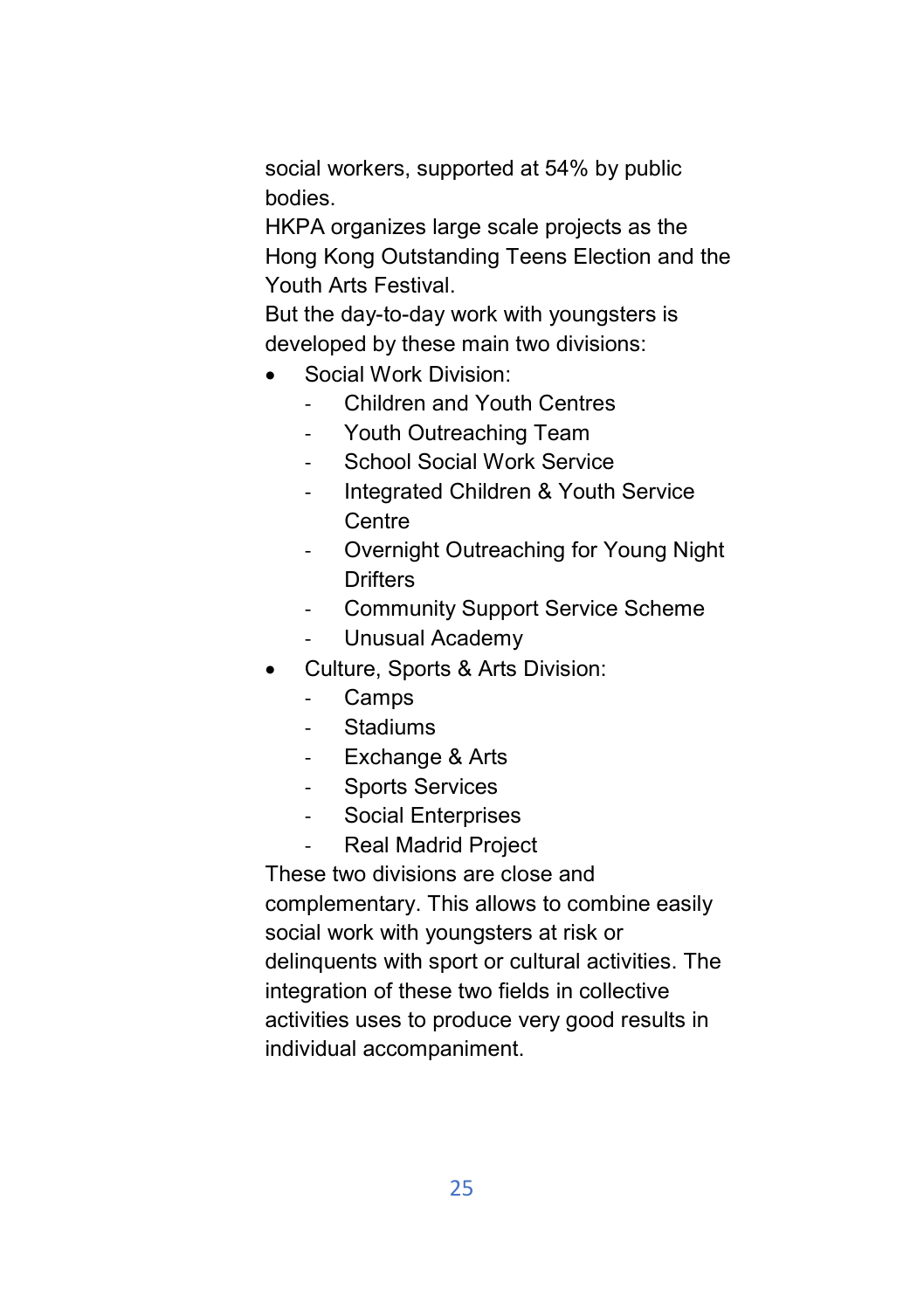# Against bullying Hong Kong Federation of Youth Groups (HKFYG)

Bullying in school is not new. What is new is the way it has evolved into what we now call cyberbullying. More insidious and with the anonymity that the internet affords, cyberbullying can have widespread, deeper and more detrimental consequences than conventional bullying. This HKFYG, through its publications, made a campaign to inform about the bullying phenomenon (process, causes and consequences) and help to deal with it, individually and collectively, with technical explanations, experts and social workers interviews and victim testimonies, assessing what is being done and what should be done to tackle this critical issue and asking to young people to write and tell their own experiences in dealing with cyberbullying.

The topics and questions raised:

- How bullying can be defined?
- What are the symptoms and effects?
- What are cyberbullying and shaming?
- How bad is it? How to react?
- What psychologist support exist?
- What schools and parents should do?
- What things parents should not do?
- What is reported, what is punished?
- What are the long-term effects of being bullied? How to fight the phenomenon? https://pt.scribd.com/document/427803595/YHK-11-3- Bullying#download&from\_embed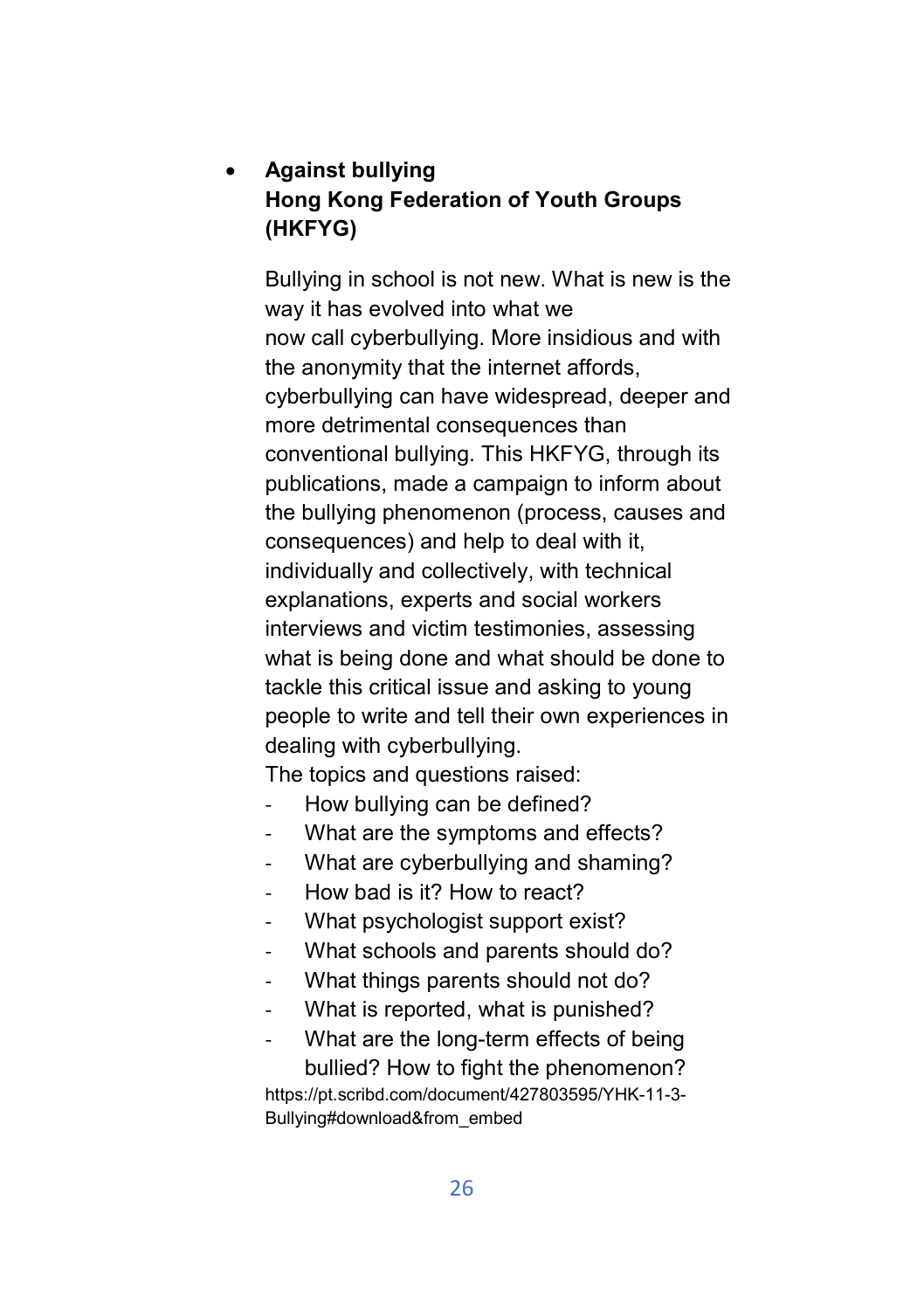# Nepal

### State of the art [NEPAL]

#### Legal framework

Present Status About street work methodology: Having felt the need of a separate mechanism for achieving post conflict peace, economic and social transformation by systematically addressing the issues of youth concern, the Ministry of Youth and Sports was established in 2065B.S. (2008). In order to achieve the mission and objectives envisioned by the National Youth Policy, 2066 (2009), various programs have been conducted through the Ministry. Moreover, due to its inter-relation with various Ministries and bodies concerned with the youth the Ministry of Youth and Sports has been coordinating with national and international NGOs, Nepal Scout and the organizations politically associated with the youth and the donors. In order to take policy initiative for youth development and for the sake of constituting a National Youth Council as an autonomous organization chiefly responsible for implementation of the programs, the National Youth Council Act, 2072 (2015) was adopted at the initiative of the Ministry of Youth and Sports, and the process of constituting the National Youth Council has been pushed forward.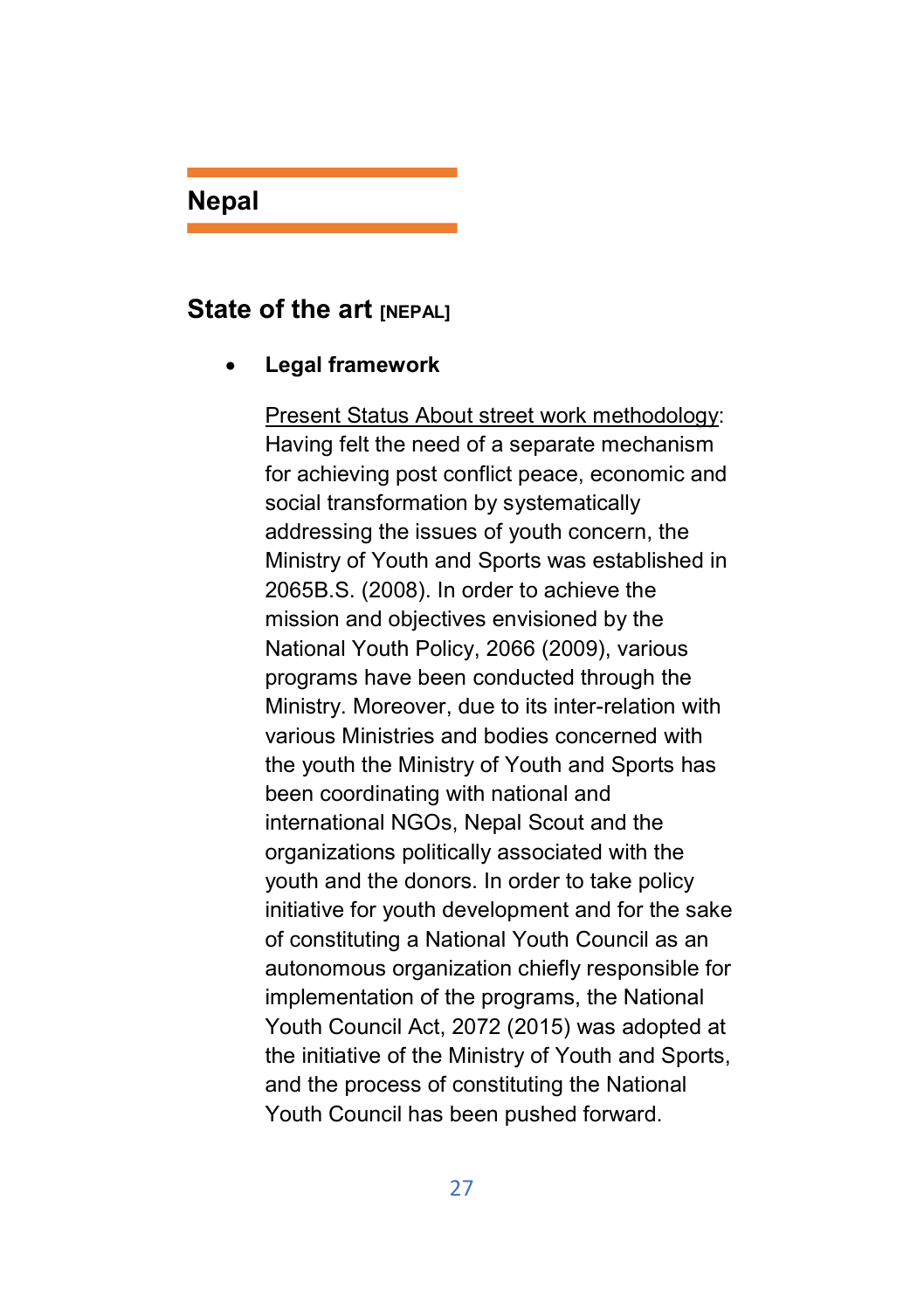In 2018, The Nepalese government made an Act relating to Children. The act states: "This Act shall come into force at once». The Government of Nepal, state governments and local level shall take necessary preventive and protection measures, including prevention of accidents that may occur against children and mitigation of risks, in order to safeguard children's rights to life and development. The debate is going on between Local NGO's, INGO's, government bodies, Child Protection officers in diverse municipalities. There are no specific names for children and youth in street situations.

#### **Issues**

- $\triangleright$  With a view to grooming the youth as change agents and a motivating factor of sustainable developments, programs must be conducted focusing on awareness-raising about the basic principles and norms, democracy and human rights.
- $\triangleright$  Most important is the availability for personal documents, birth certificates, ID cards which is for the moment a big issue and a bureaucratic hassle.
- $\triangleright$  Youth migration to gulf countries because of lack of jobs in Nepal;
- $\triangleright$  Youth in the country don't find good paid jobs.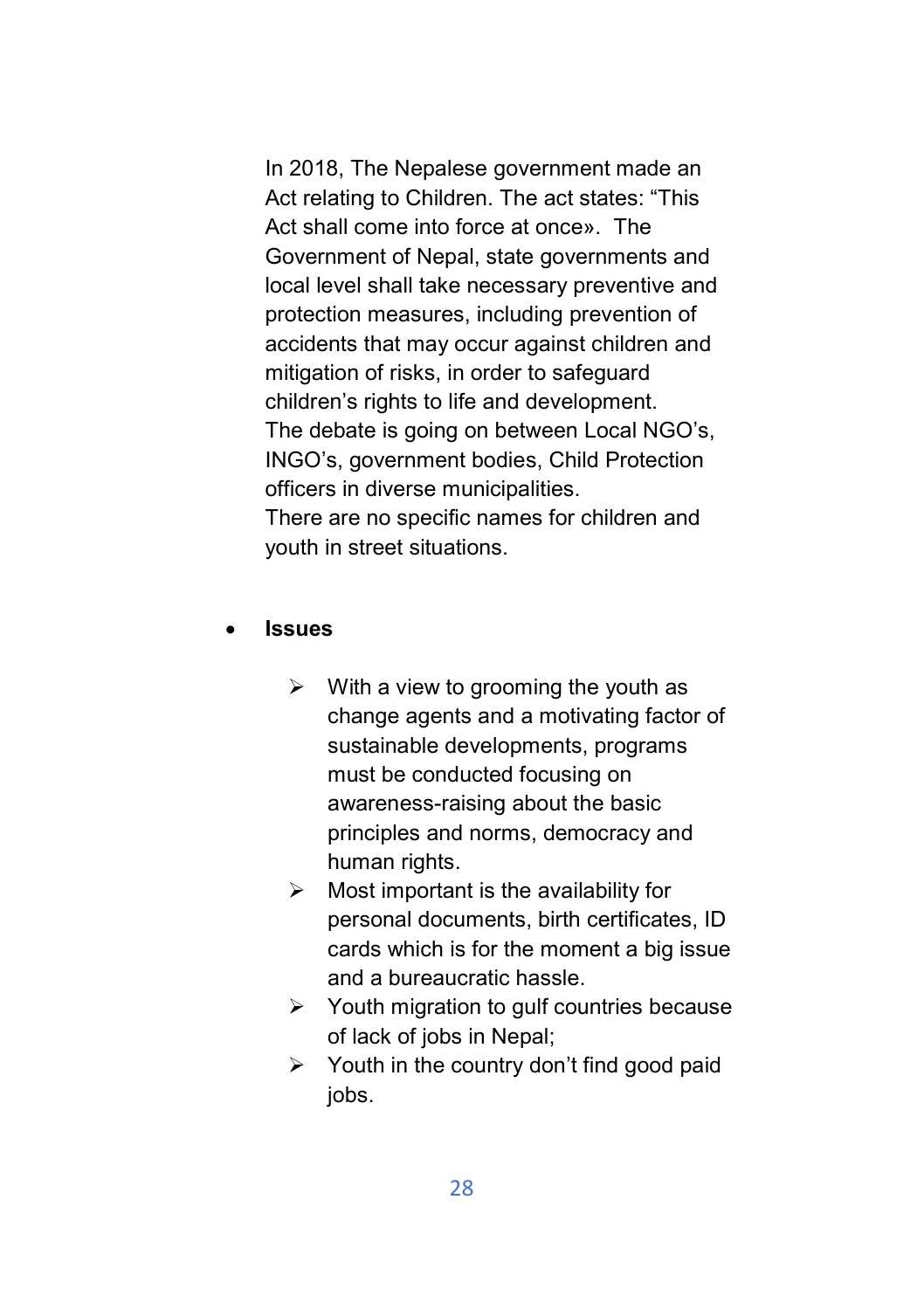- $\triangleright$  There are laws and policies about Children and Youth but they are not implemented.
- $\triangleright$  Verv few laws are related with street based children and youth.
- $\triangleright$  The caste system is viral in the daily life of the society. Social stigma's are the result of the caste system doe it's forbidden by law to discriminate a person on his or her caste. The fundaments of the caste system are based on religion. Nepalese are known by castes amongst themselves essentially for their identity. It affects their family life, food, dress, occupations and culture. Basically, it determines their way of life. On the whole, caste system has an important role in social stratification in Nepal. There are many castes in Nepal amongst various communities mainly in the hills, valleys and the plains. The caste system is the basis of feudalistic economic structure with the system of individual ownership system. Improve support and services provided to disadvantaged families in high risk communities to prevent the migration of children to the cities.
- $\triangleright$  School curriculum, and provide pathways for them to reintegrate into mainstream education.
- $\triangleright$  Flexible education integrated in formal schools is considered a good model and can be given in basic secondary schools.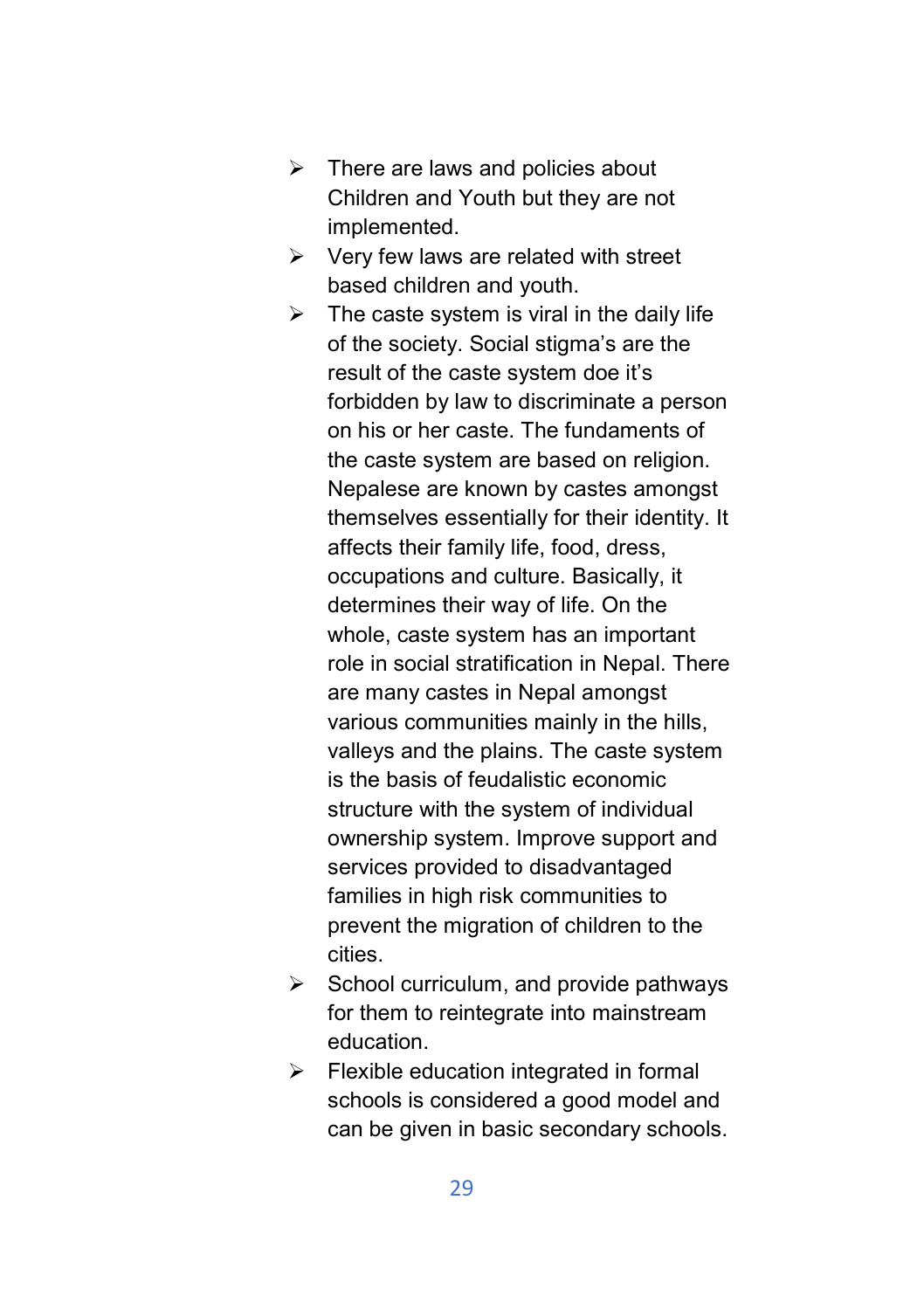### NGO's networks

- $\triangleright$  Street Workers Forum, was founded by CPCS. Due to a lack of coordination between various social NGOs working for children and youth in street situations, CPCS decided to set up this forum. It is an informal forum. The membership varies from 8 to 10 organizations. One meeting per month is organized unless there are emergencies, then additional meetings are arranged.
- > NAOSC (National Alliance of Organizations for Street Children-Nepal (NAOSC-Nepal) strives for safer, better and easier conditions for street children through strengthening the organizations working for street children. Founded in 2012. CPCS is a member of NAOSC (http://www.streetchildren.org.np)

# Good practices [NEPAL]

• Drop In Center for Boys [Kathmandu valley]

> The CPCS Drop In Center is for former street and working children who want to leave the street life in order to develop themselves within a more positive and promising environment. Children are offered three educational sessions per day (Nepali, English, mathematics, physical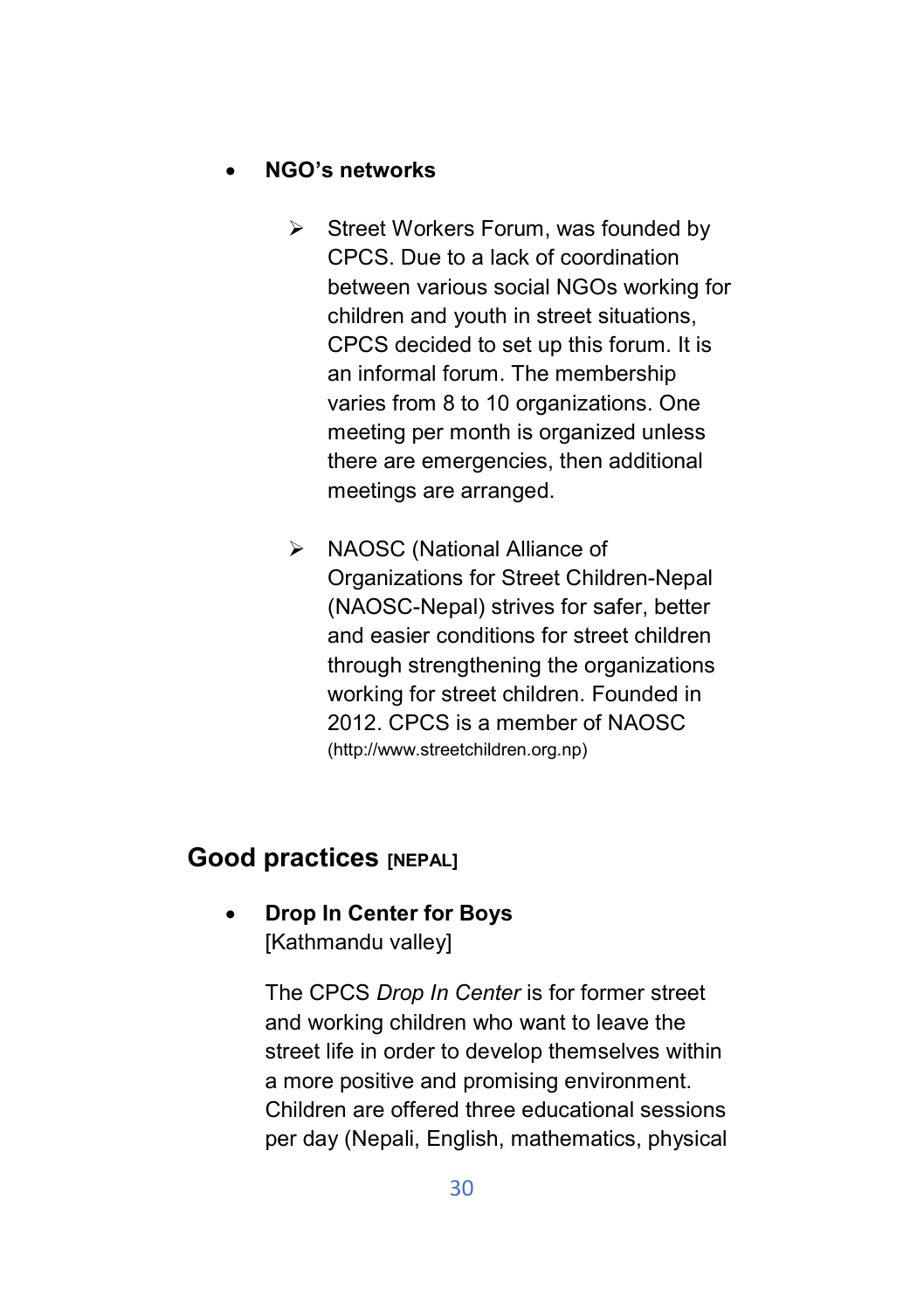education, or personal hygiene). This program mixes education and socialization through arts and sports and helps to bring back children's self-esteem. It enables children to get over bad street habits such as drug addiction, violence, and pick pocketing, and prepares them for a more rigorous study program or family reunification. Children involved in these programs have spent time on the street enjoying total freedom and living in a world without any form of obligations and commitments, their stability often remains fragile and temptations to go back to the streets are frequent. Therefore, CPCS particularly focuses on personal counselling thanks to our social workers and regular interventions with the psychological counsellors. After having spent two months in Rehabilitation, children who have not been reunified with their families join the second Rehabilitation program where more long-term solutions are considered such as referral to other NGOs for vocational training, or schooling programs.

 Medical care in the Recovery Center for boys and girls in street situations

[Kathmandu valley, Lalitpur, Godawari]

The Recovery Center of Godawari is opened 24 hours a day. Professional Health Assistants and qualified nurses work in shifts. In the Recovery Center, which is equipped with 10 beds, sick children in street situations and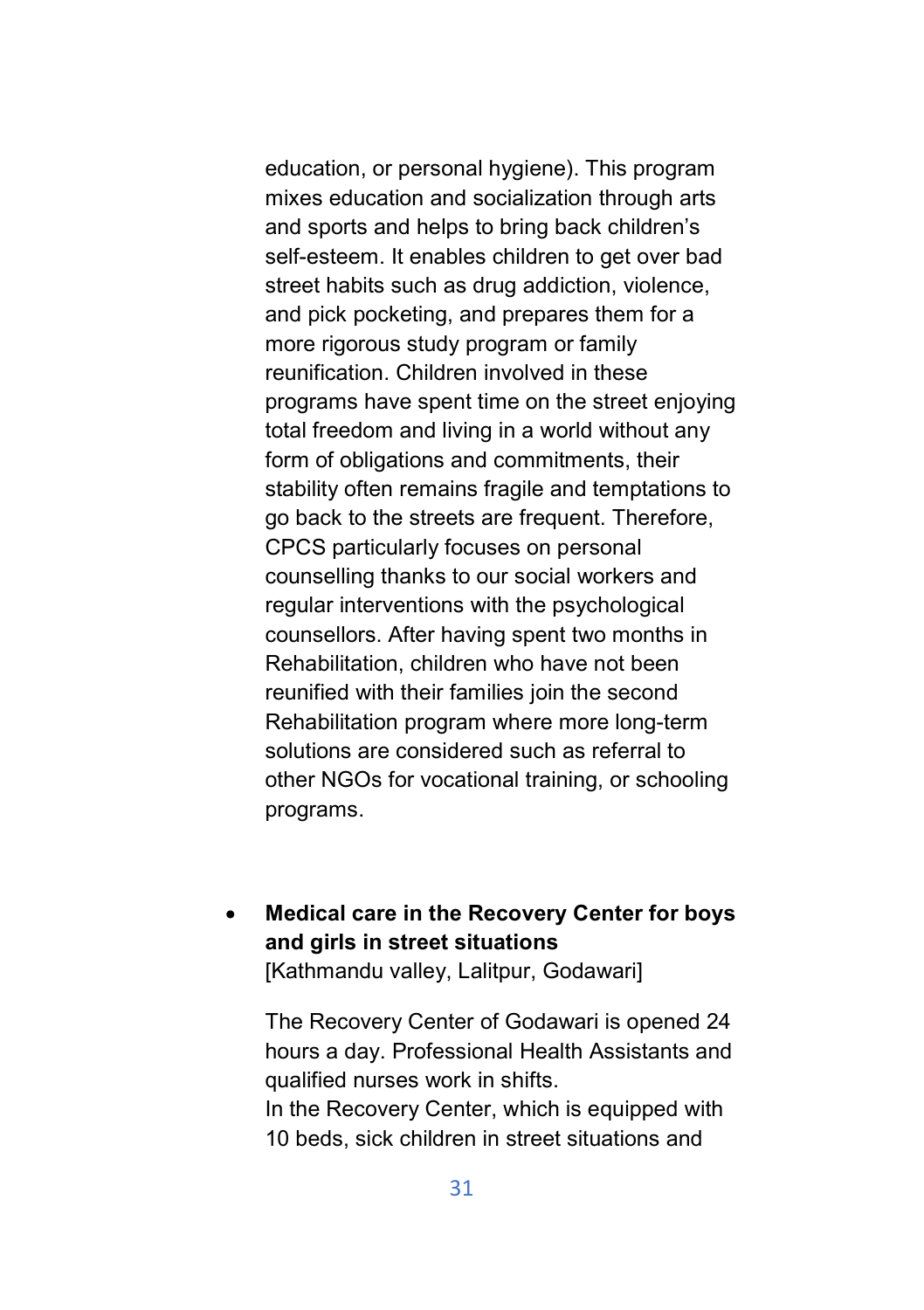marginalized conditions can recover. Special meals can be prepared according to doctors' recommendations. The clinic also treats viral diseases and epidemics. Children can receive daily consultations and needed treatments including hospitalizations.

### Risk Reduction/family reunification/deinstitutionalization [Kathmandu, Dolakha, Godawari]

CPCS short-term risk reduction programs (conducted both in the streets and in our socialization centers), constitutes the first steps to the building of a relationship between the child and CPCS. CPCS then offers any streetbased child who desires it, an individual counselling based on his personal history, educational background, personal abilities, age, and most important of all, on his personal wishes and interests. Through daily fieldwork and contacts with children in street situations within our centers, we gain experience about the daily life and problems that are facing children in street situations. In addition, CPCS values very much its network with other NGOs working with children in street situations around the world. Being part of the "Street Field Workers International Network" gives us the opportunity to share our experiences and learn from others.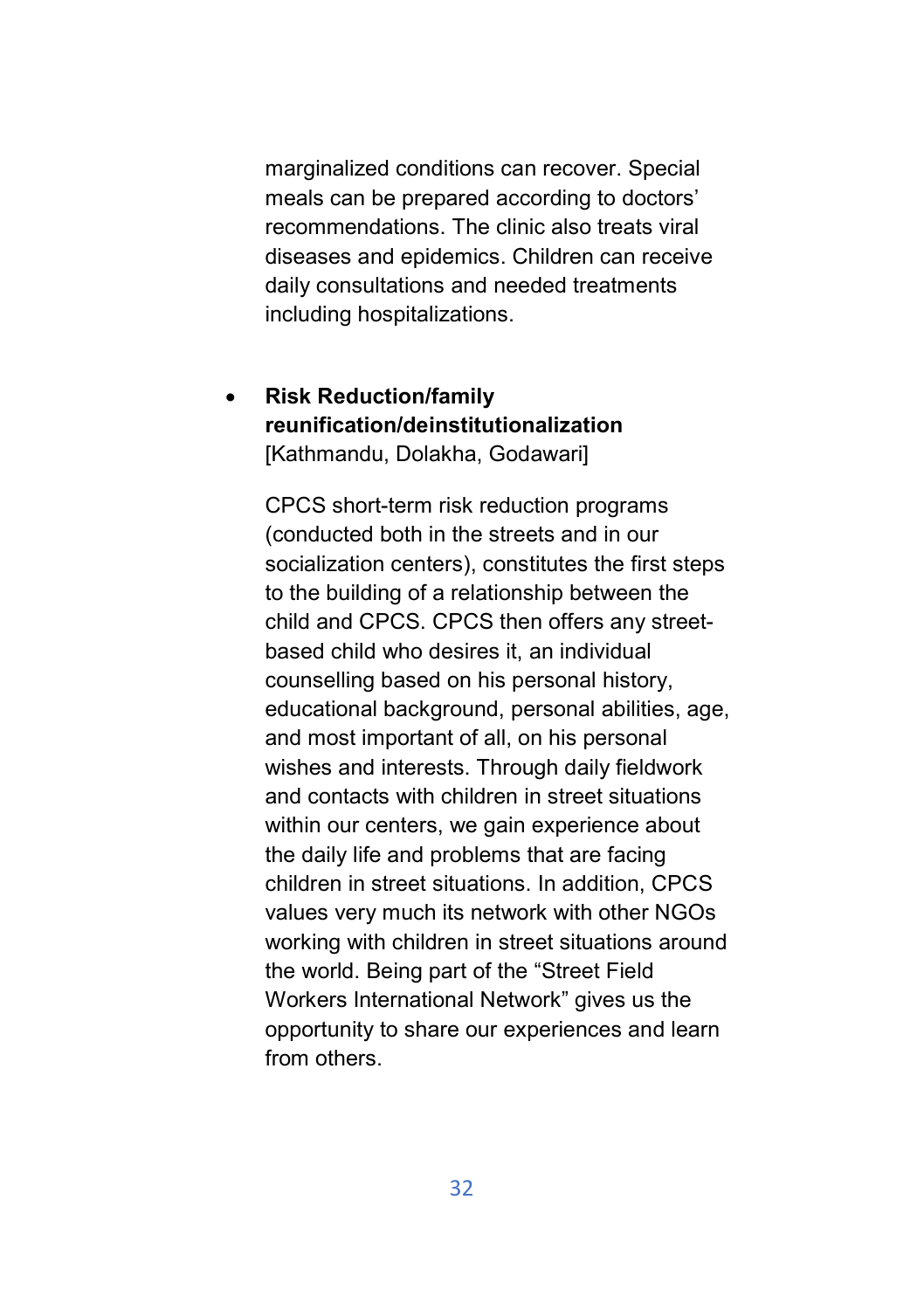# Philippines

### State of the art [PHILIPPINES]

#### Legal framework

Philippines has a total population of 105 million people. More than half of the population comprise of children with a total of 36% and youth 28%.

Prior to the ratification of the United Nation Convention on the Rights of the Child, the Philippines has already taken initiative in protecting the rights of Filipino children, in 1974, with the Child and Youth Welfare Code. The code defines "child" and "youth" and their rights and entitlements including services that should be provided for their wholesome development. Child as define in this code refers to person below twenty-one (21) years of age except those emancipated with law. "Child", or "Minor" or "Youth" as used in this code shall refers to such persons.

(www.gov.ph/1974/12/10/presidential-decreeno-603-s-1974/)

In 1992 was also adopted the special protection of children against child abuse, exploitation and discrimination providing penalties for its violations and for other purposes act. The State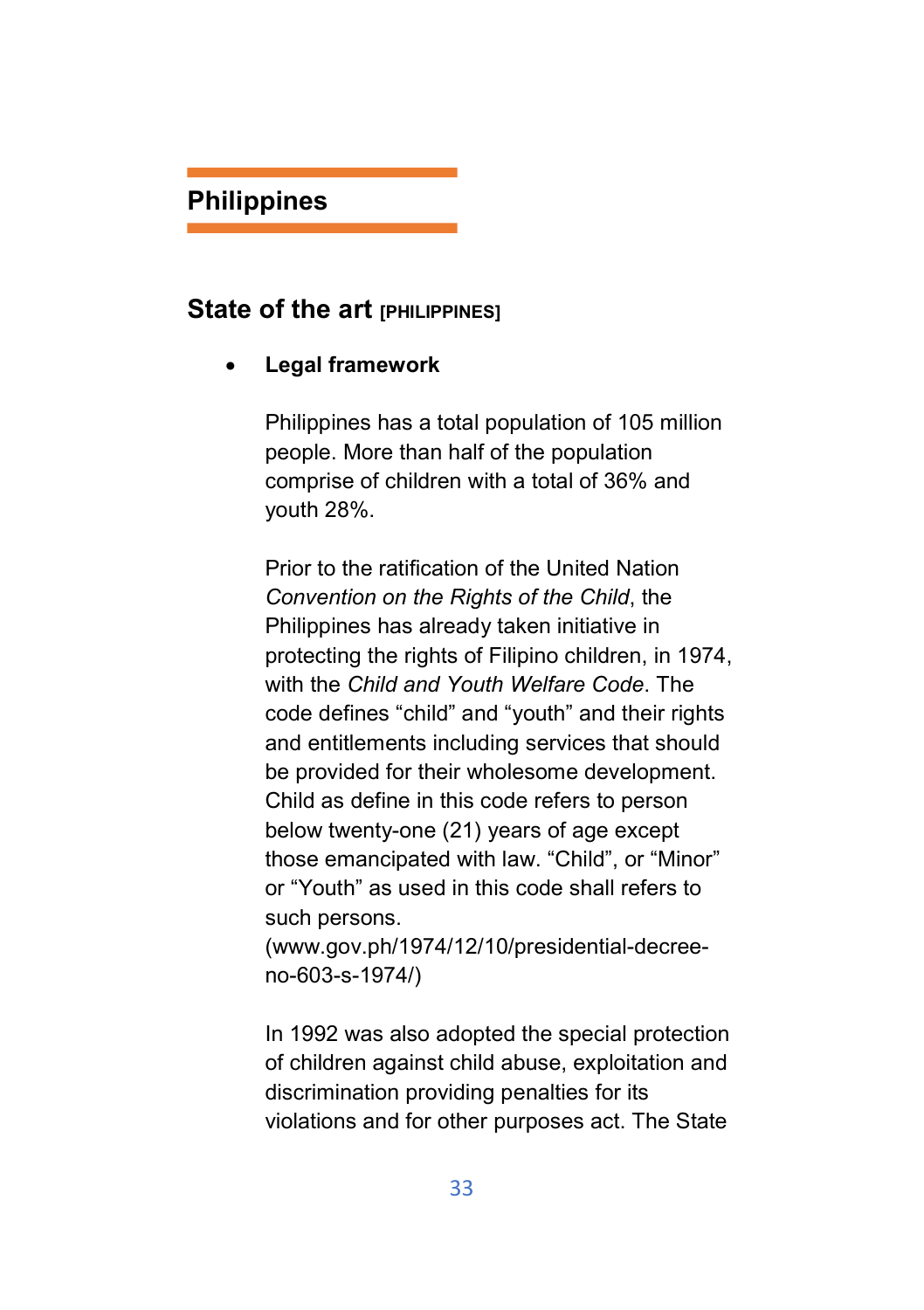shall intervene on behalf of the child when the parents, guardian, teacher or person having custody of the child fails or is unable to protect the child against child abuse, exploitation and discrimination or when such act is committed by the said parents, guardian, teacher or person having the custody of the same.

However, due to various circumstances mostly of poverty, there are children and youth who are at risk. Hence, Republic Act 9344 or the Juvenile Justice Welfare Act of 2016 was enacted. This law defines Child at Risk as a person who is vulnerable to and at the risk of committing criminal offenses because of personal, family and social circumstances, such as being abused by any person through sexual, physical, psychological, mental, economic or any other means and the parents or guardian refuse, are unwilling, or unable to provide protection for the child, being exploited including sexually or economically, being abandoned or neglected and after diligent search and inquiry, the parent or guardian cannot be found, coming from a dysfunctional or broken family or without a parent or guardian, being out of school, being a street child, being a member of a gang, living in a community with high level of criminality or drug abuse and living in situations of armed conflict. In such case, the social workers are recognized to intervene in behalf of the State.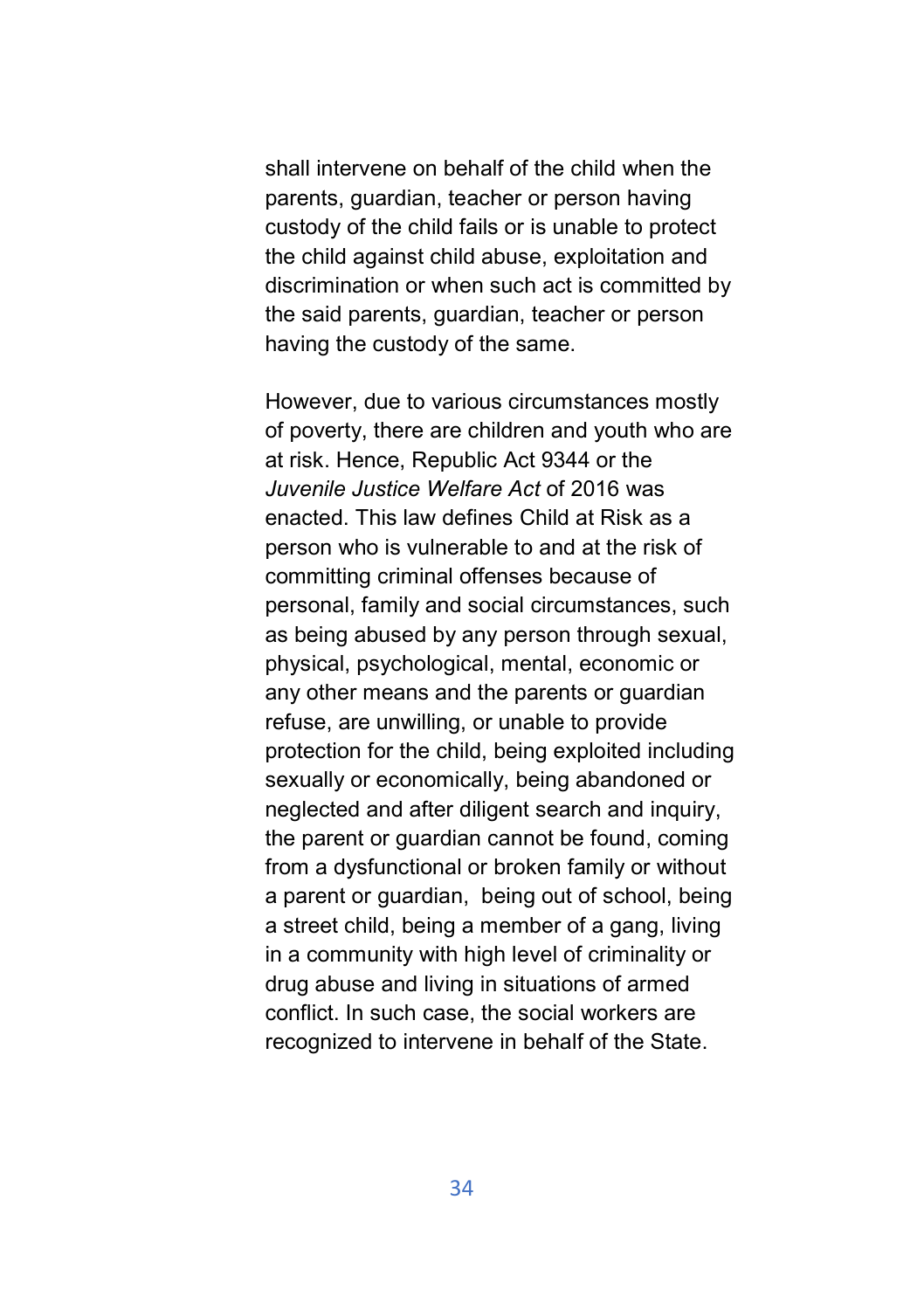Social worker has been recognized by the Philippine government as a profession with the enactment of Republic Act 4373 or the Act to regulate the practice of social work and the operation of social work agencies in the Philippines and for other purposes. (P.551, Social Welfare and Social Work, Thelma Lee-Mendoza).

Social worker Works in various field or setting among which are child welfare, family welfare and community welfare and etc. Among the strategies being applied is street education or street work. Though any other profession or coming from the grassroots can be a street educators, social worker is still the one recognized by law to intervene in behalf of the child or individuals in need of protection particularly in the cases of children in the street.

# Good practices **IPHILIPPINES1**

Virlanie Foundation has been implementing street education program for 27 years and has evolved into various programs. Among its best practices are the following;

 Mobile Unit Program provides mobile school using innovative educational materials. The program is composed of social workers, teachers and a nurse. However, because the beneficiaries have been trained and aware on how and where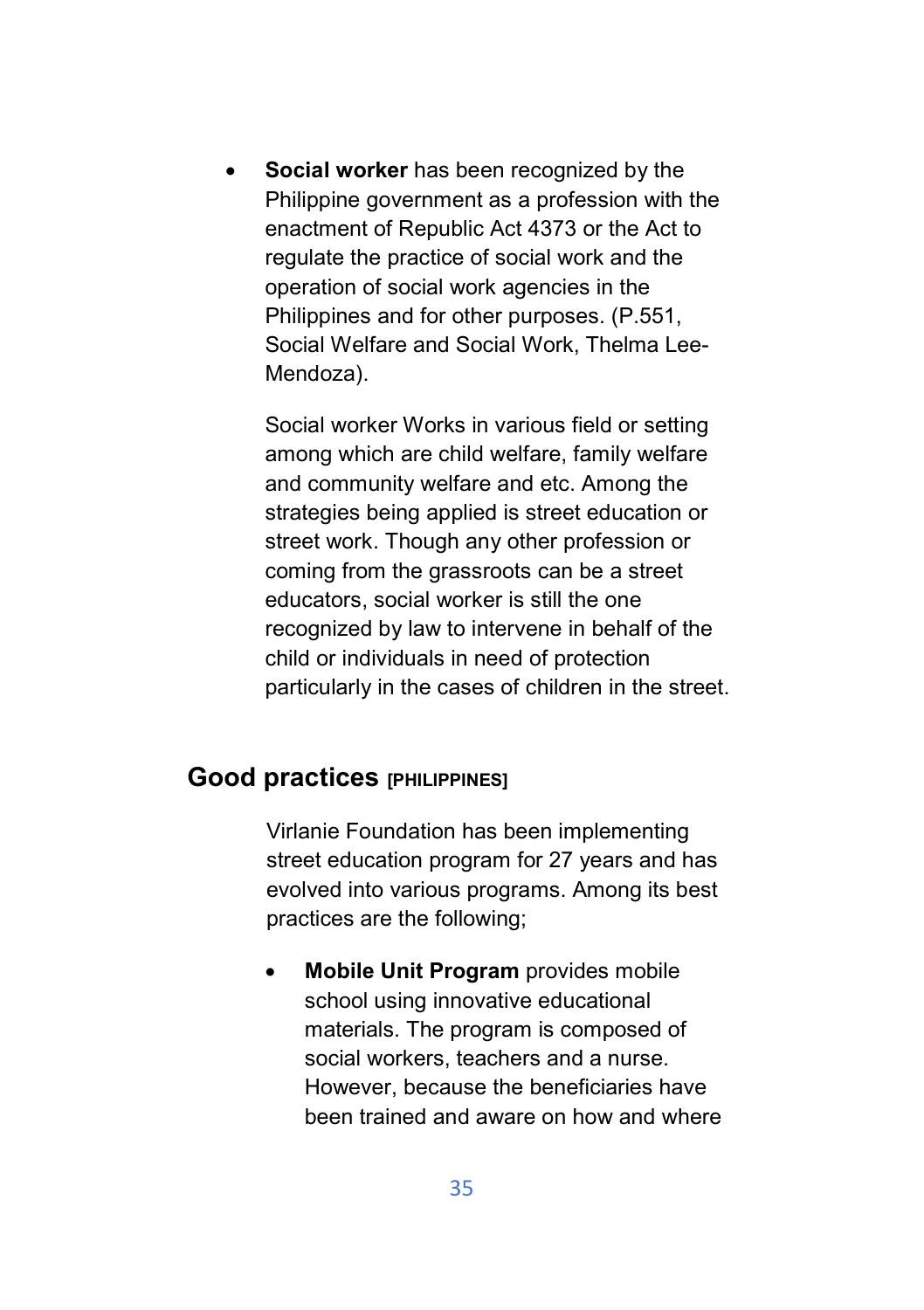to go to address their medical concerns, the team decided to end the term of the nurse this year 2016 and instead added one more teacher. The team goes to the field three times a week to facilitates tutorials, counselling, livelihood activities and visits their beneficiaries at home or in school. Among the methodologies they are using is interactive games and other activities tailored to the specific needs of the street children. The sessions cover functional literacy and awareness, child rights, proper health care, personal safety and values formation. Since the inception of the said program, more and more street children become interested in attending the tutorial lessons and expresses interest in going to school.

# Program on Adolescent Sexuality and Reproductive Health and Awareness on Basic Medical Services.

Early pregnancy is among the factors that contribute to the rapid population growth in the Philippines and the vulnerable sector is the street children. Mobile Unit Program decided to extend the Adolescent Sexuality and Reproductive Health (ASRH) to their beneficiaries who are the young couples. It is a series of sessions that explores the changes that take place during the period of adolescence, what is the difference between the male and female sexuality, and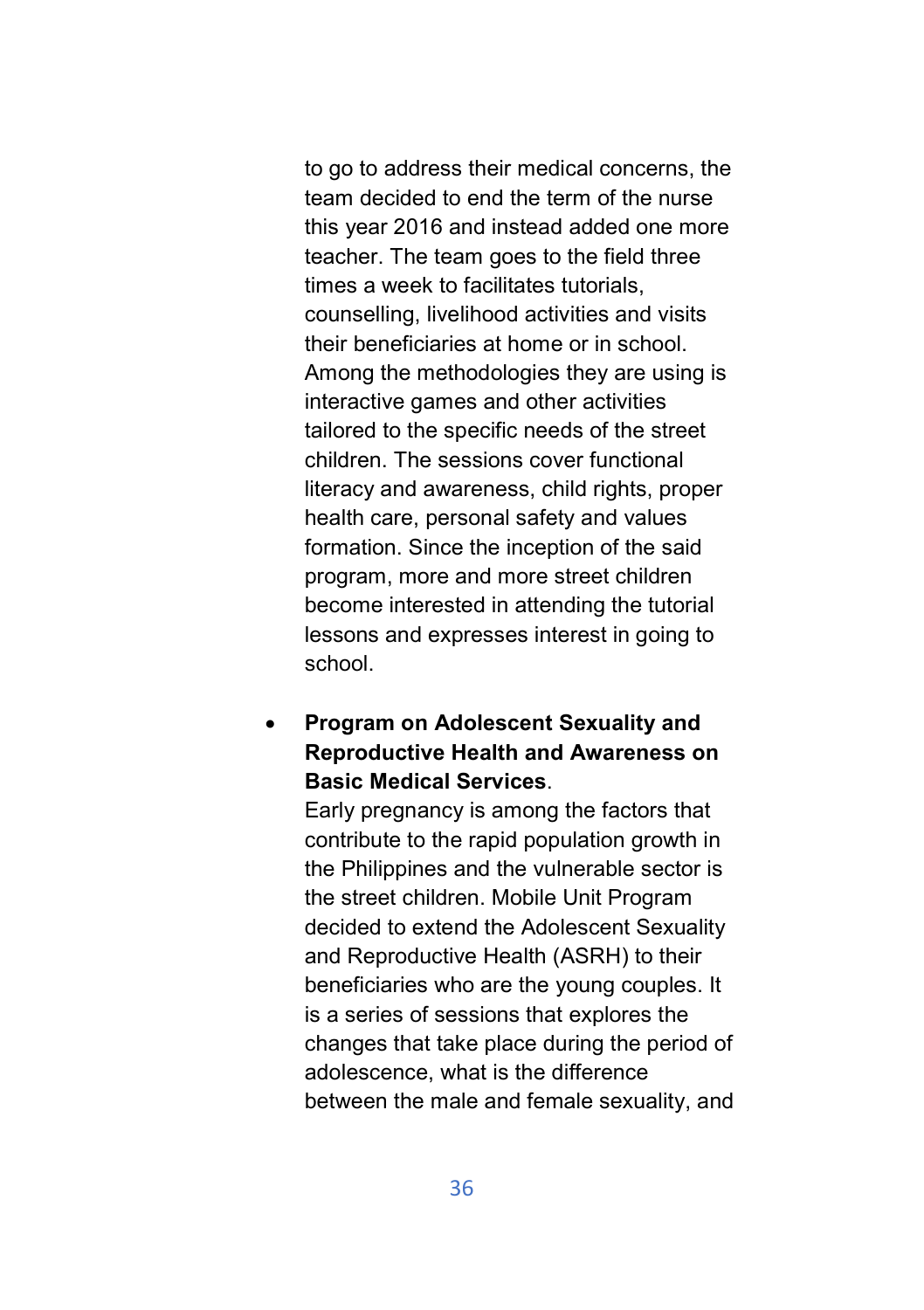the different sources of information on the topic of ASRH.

- Referral to Residential Programs Social workers regularly facilitate counselling sessions to the children and their family. For the best interest of a child, referral to a residential institution is facilitated by the social worker.
- Referral to Balik Probinsya Program A family who expresses going back to the province to leave the street life is being referred to Virlanie Balik Probinsya Program. Their return to their province of origin is being facilitated and the family is provided with a house, livelihood assistance to parents and educational assistance to the children.
- Referral or conduct of life skills and adolescent sexuality and reproductive health (ASRH) training to the youth. Mobile Unit Program conduct ASRH training to their Young couples and refers to Virlanie Independent Living Program for life skills training and employment opportunity.
- Income generating activity for mothers. The MUP has been facilitating entrepreneurial activity to the mothers through jewellery making. The activity is on the progress and has been providing small earning to the mothers.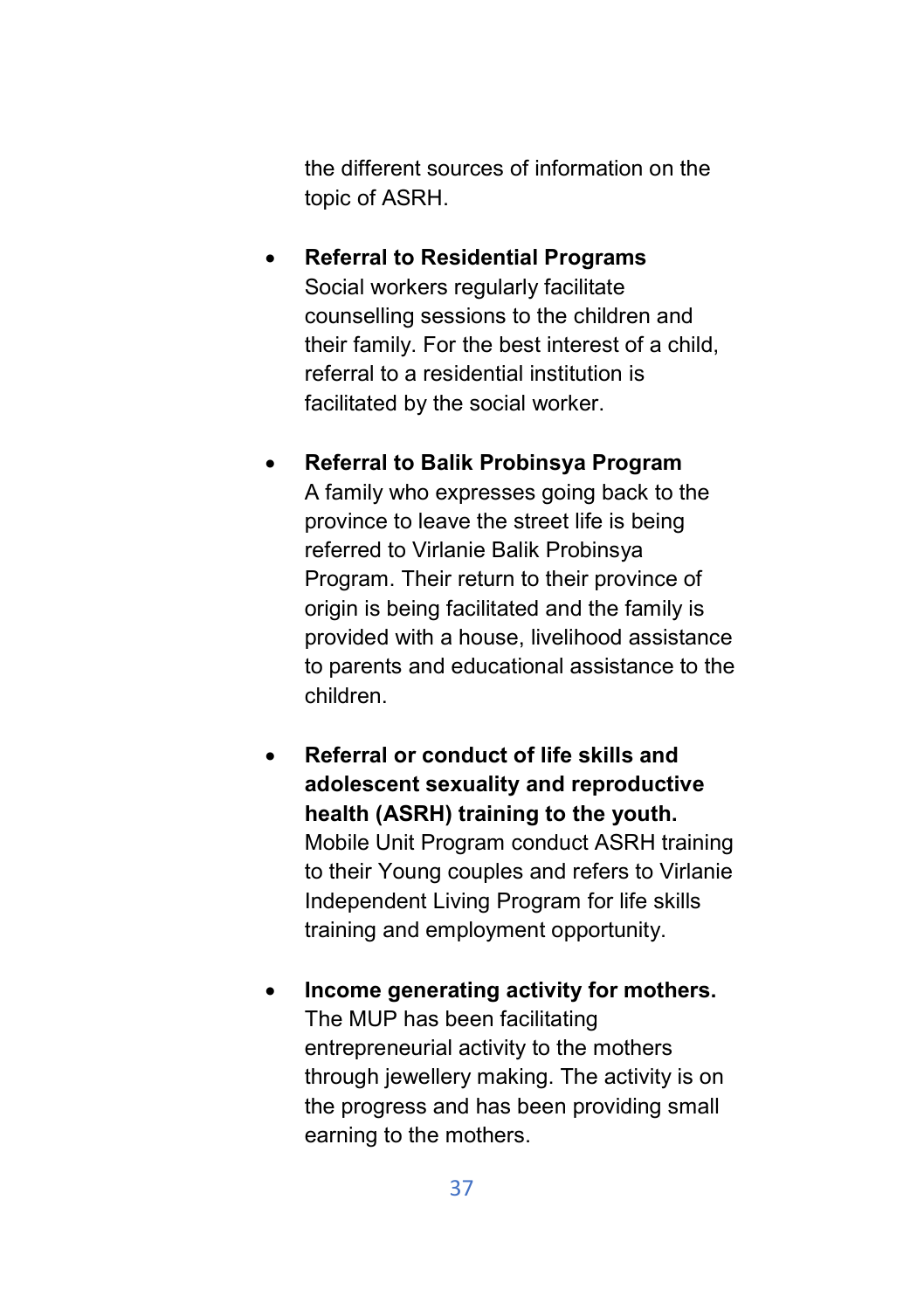# Vietnam

# State of the art [VIETNAM]

#### Legal framework

The development of the last decades in Vietnam brought a quick growth and created positive changes at economic, political and social levels but also quite a lot of problems, especially social issues with children and youngsters, while poverty and other structural questions are still not solved. The fundamental rights of the children are not yet ensured, especially for the ones who are living in precarious conditions. This represents an enormous challenge for the authorities, with a welfare system completely overburdened, despite the action in this field of international NGO's.

In April 2016, the National Assembly voted the Children Law, that defines children's rights and responsibilities; rules and methods of ensuring children's rights; duties of agencies, organization, education facilities, families and individuals to exercise children's rights and responsibilities.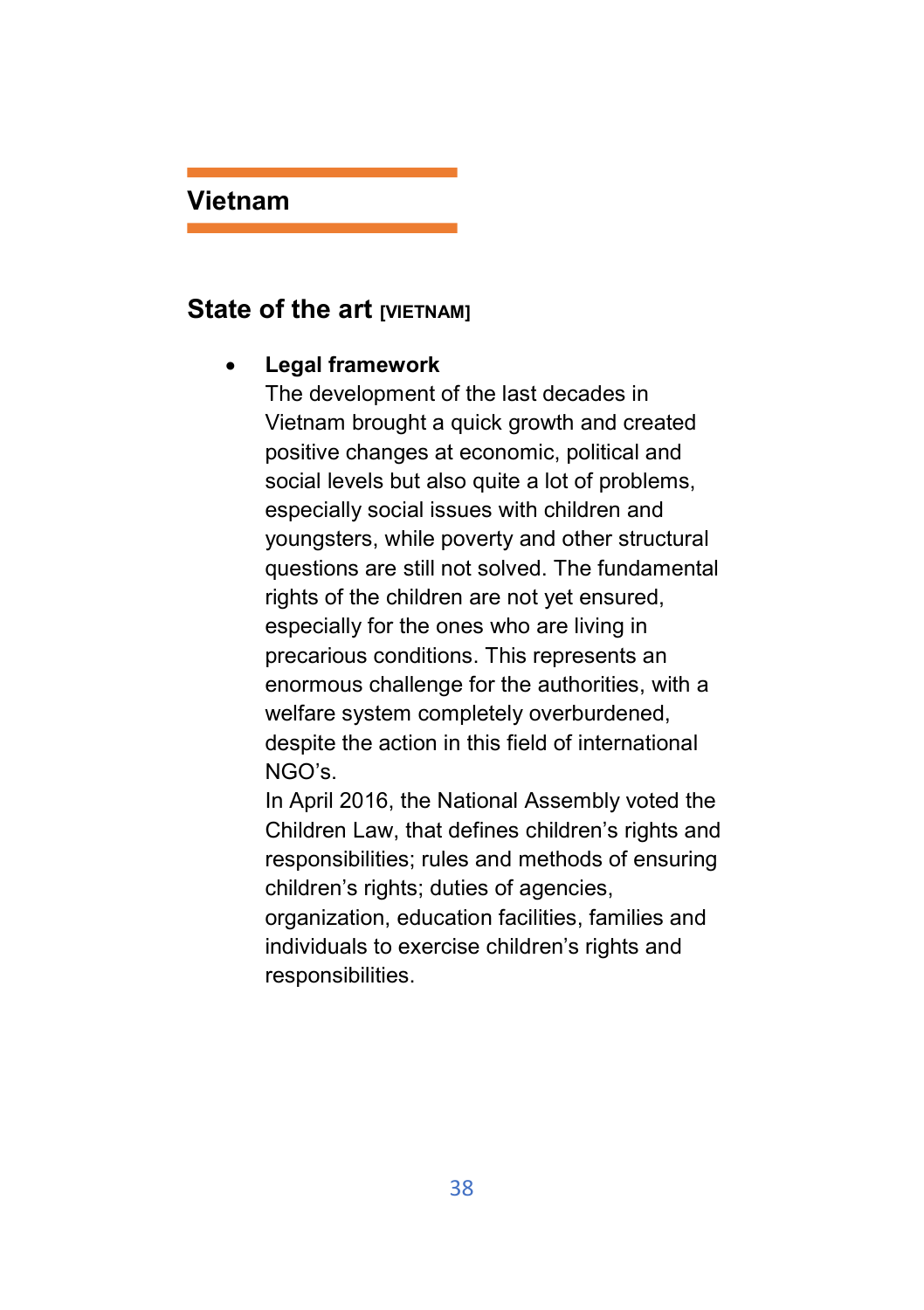Fourteen categories of disadvantaged children are listed in the law:

- Double orphans;
- Abandoned children;
- Homeless children;
- Children with disabilities;
- Children affected by HIV/AIDS;
- Children committed illegal acts;
- Children who are drug addicts;

- Children who must give up their studies to earn their living and fail to complete the universalization of secondary education;

- Children who suffered seriously physical and mental harm due to violence;

- Exploited children;
- Sexually abused children;
- Trafficked children;

- Children who have fatal disease or disease requiring long term treatment and are children of poor or near poor households;

- Immigrant and refugee children whose parents are not yet identified or those who have no caring person.

The Children's Law removed the phrase "street children" from the 14 groups of children in special circumstances that the state pays extra attention to. Because there are not considered street children groups, there is therefore no methodology to guides street children work in legal documents in Vietnam. NGO's are advocating for the recognition of street children reality and for social street work methodology.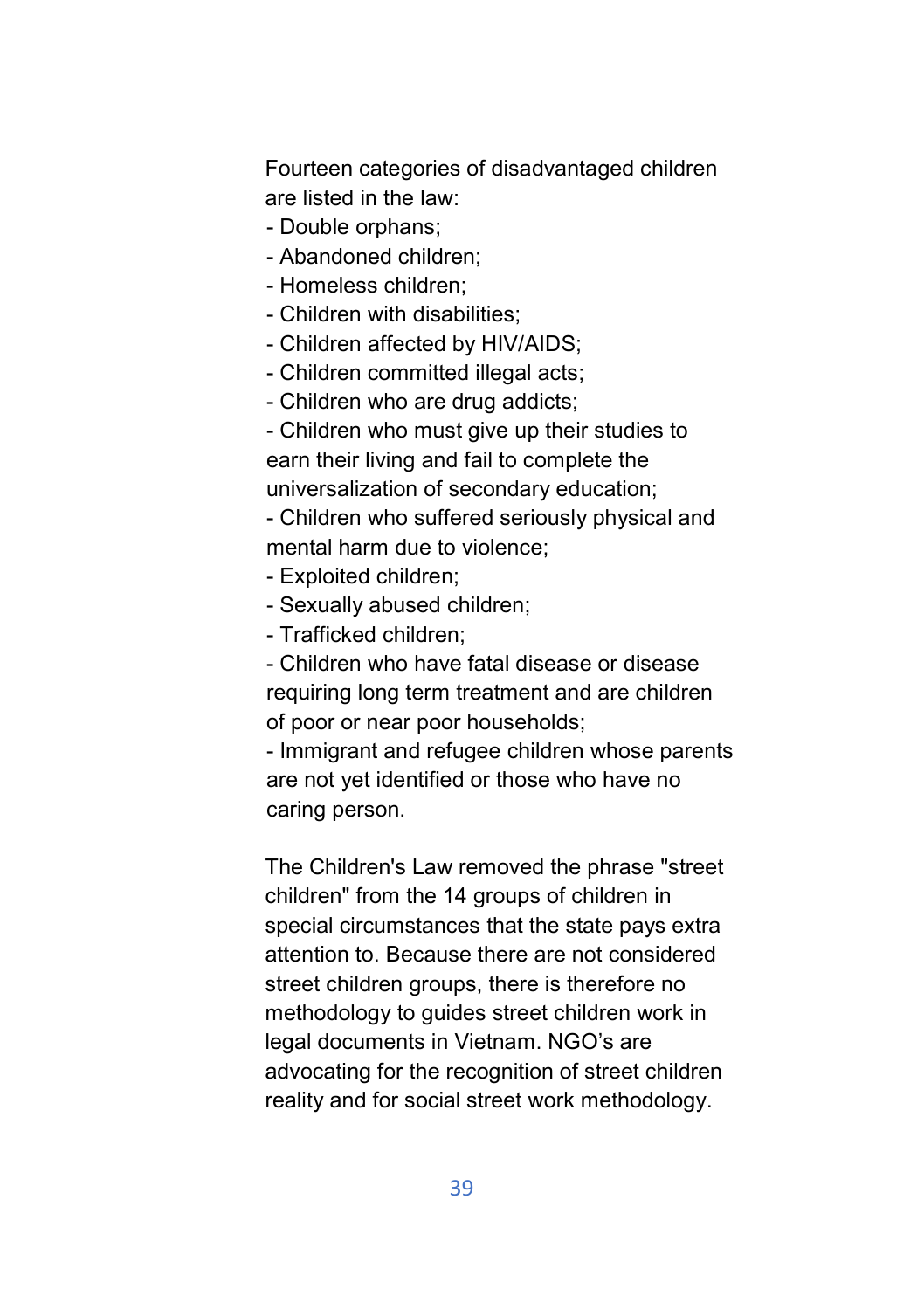- Other important issues in Vietnam, linked with the situation of vulnerable childhood and youth:
- $\triangleright$  Economic issues to be discussed: The gap between rich and poor is getting stronger. Some of the richest people are growing up rapidly by catching up on relationships and opportunities, leaving a large part of the population poor, driven out of the country's development agenda. This population is concentrated in rural areas and migrants. Children are not entitled to the benefits provided by state policies/laws such as school attendance rights, personal rights...
- $\triangleright$  Social issues to be discussed: The negative effect on the mental health of children/adolescents is increasing. Stress on children leads to law violation and violence increment. Lack of mental health services for children/adolescents in schools and communities.
- $\triangleright$  Education and employment policies that affect children/adolescent need readjustment. Currently, in Vietnam, the new education law only stipulates that the state exempts tuition fees for children at the primary level of education. The state must exempt students from lower secondary and upper secondary schools. In the future, education should be free. Employment policy should encourage more vocational training programs for young people, especially street children, migrants or from rural areas, in order to lead to a higher rate of adolescent employment and reduce adolescent crimes.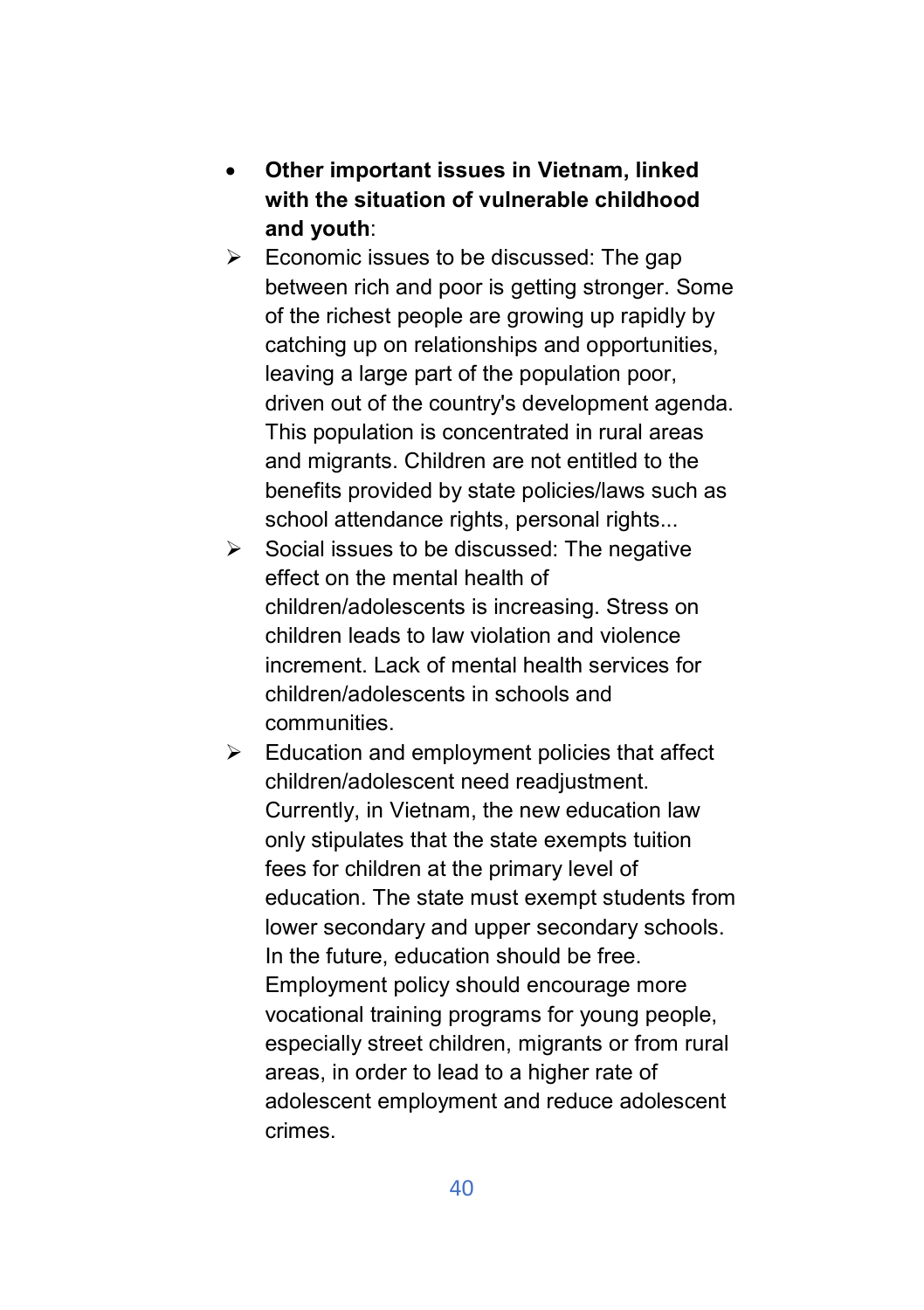- The training for social worker is at an early stage, the curriculum and teaching are still lacking and rather inadequacies. The social workers contingent is thin. About 20 vocational schools offer training on social work, about 13.400 people were trained and over 11.400 are currently trained on social work. However, in practice, the training of social work at universities and colleges only focus on quantity and there is no link between theoretical training and practice. In addition, the curriculum and teaching curriculum on social work is lacking, with many inadequacies.
- The legal framework for social work development has not yet been finalized, especially the roles and responsibilities of social workers have not been specifically defined in a number of relevant laws and regulations. In particular, the number of people with special circumstances such as the elderly, people with disabilities, children in particularly difficult circumstances, people living with HIV / AIDS and social protection groups with social support needs is not known. Access to social services is limited.
- The network of social services providers is still lacking in quantity, weak in quality and socialization level is not high. The role of nonpublic organizations is not enhanced. The contingent of staff is still thin and unprofessional.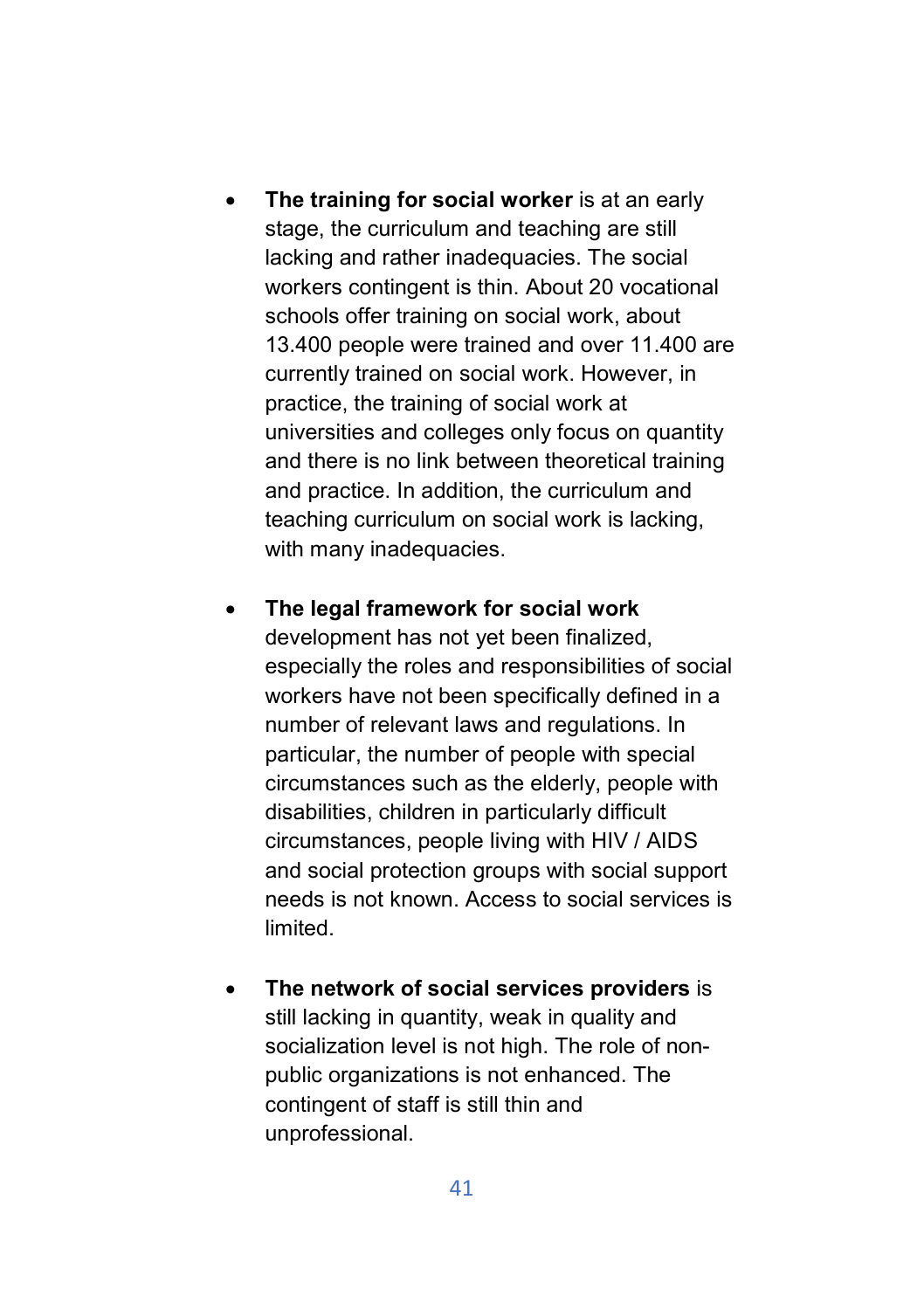### Good practices [VIETNAM]

#### Warm shelter

Ho Chi Minh City (since January 1998)

The basic approach in shelters is to reach out to individuals and groups to help street children to gradually change and integrate into society. Usually, a shelter will have 4-5 staff members, and they will work with 20 to 25 children in the shelter. Initially, when a child from the street got into the shelter, he/she will have a social worker who is directly in charge of gathering information about him/her then planning the support process. After 3 months, children are familiar with the shelter environment and will live together in a group of 4 to 5 children. At this point, the social worker will work with the whole group. The process of children living in shelters ranges from 2 to 4 years depending on the circumstances. The process of child development and social integration also involves the participation of parents/care givers (if they still have the family), teachers, business owners, and local government officials. It normally needs approximately 5 - 10 years to determine the shelter model is a good practice model (GR). The creativity of the shelter model is that the shelter is located within the community without being separated from the people. Hence, the street children entering the shelter will find themselves belonging to the community rather than being separated from the society. They also go to school, play, work as other children in the community so they will feel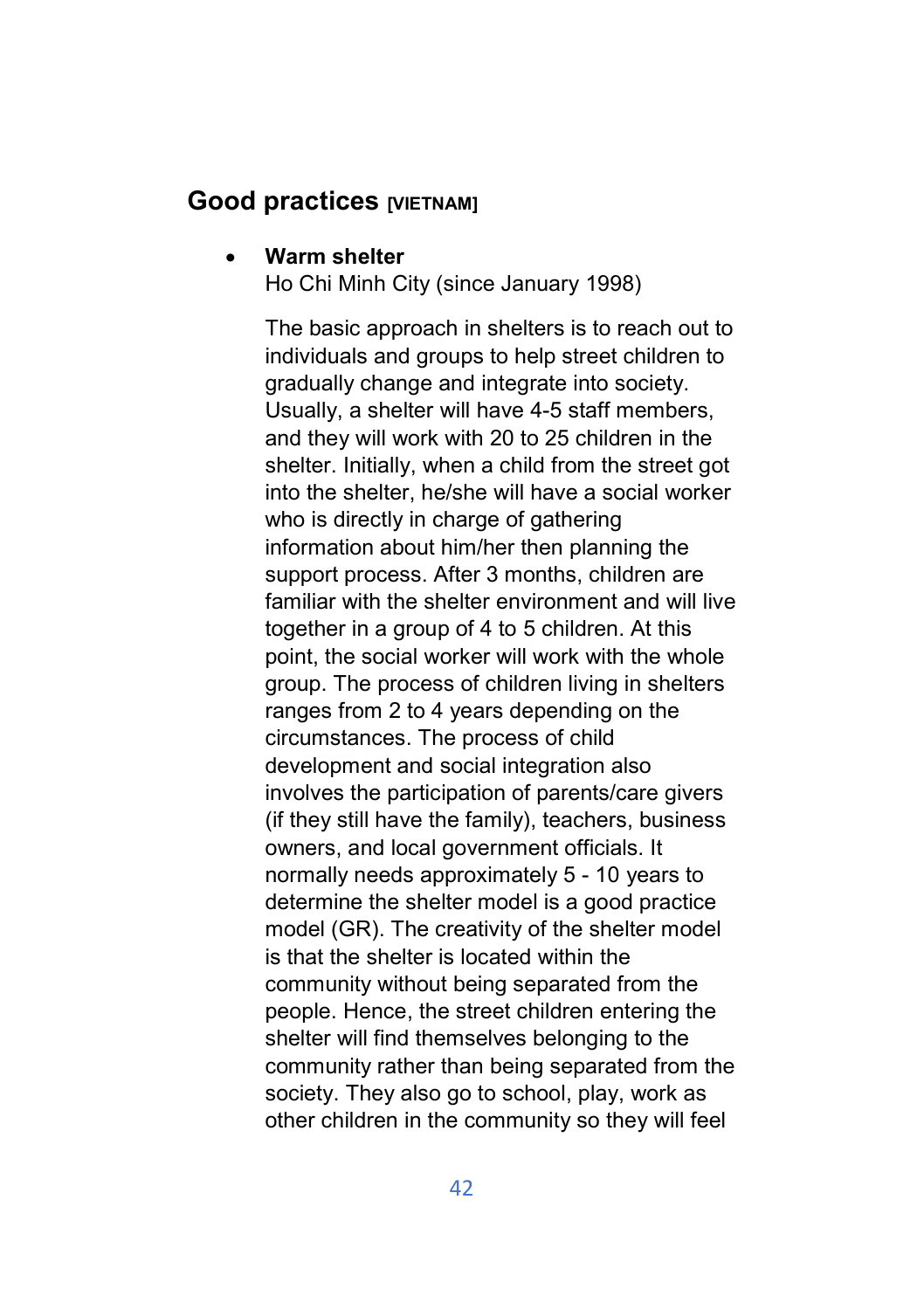free against discrimination. The conditions required to replicate the shelter model are to effectively train shelter managers and social workers to be qualify for the job. They also have to gain children's love. Shelter must be located in the community of people and authorities accepted. The local business community responds readily to the material and mental support of children and social workers in the shelter.

 Social professional integration Project (SPI) Can Tho City (July 2006 – July 2010)

The main approaches to supporting teens are through individual and group approach to provide information, counselling and problem solving for young people who are interested. For this approach to be effective, street social workers are trained to work with street children through short-term training courses or projects. The process of working in street children support apart from social workers requires the participation of businesses, skilled workers, vocational centres, schools and local authorities. After five years of project implementation in the locality, the SPI model has been recognized by the community and social organizations to be well suited to the needs of adolescents.

 Market oriented vocational training model for young people

Hanoi (Since January 2008)

The rapid urbanization in rural Vietnam leads to many farmers losing their productive land to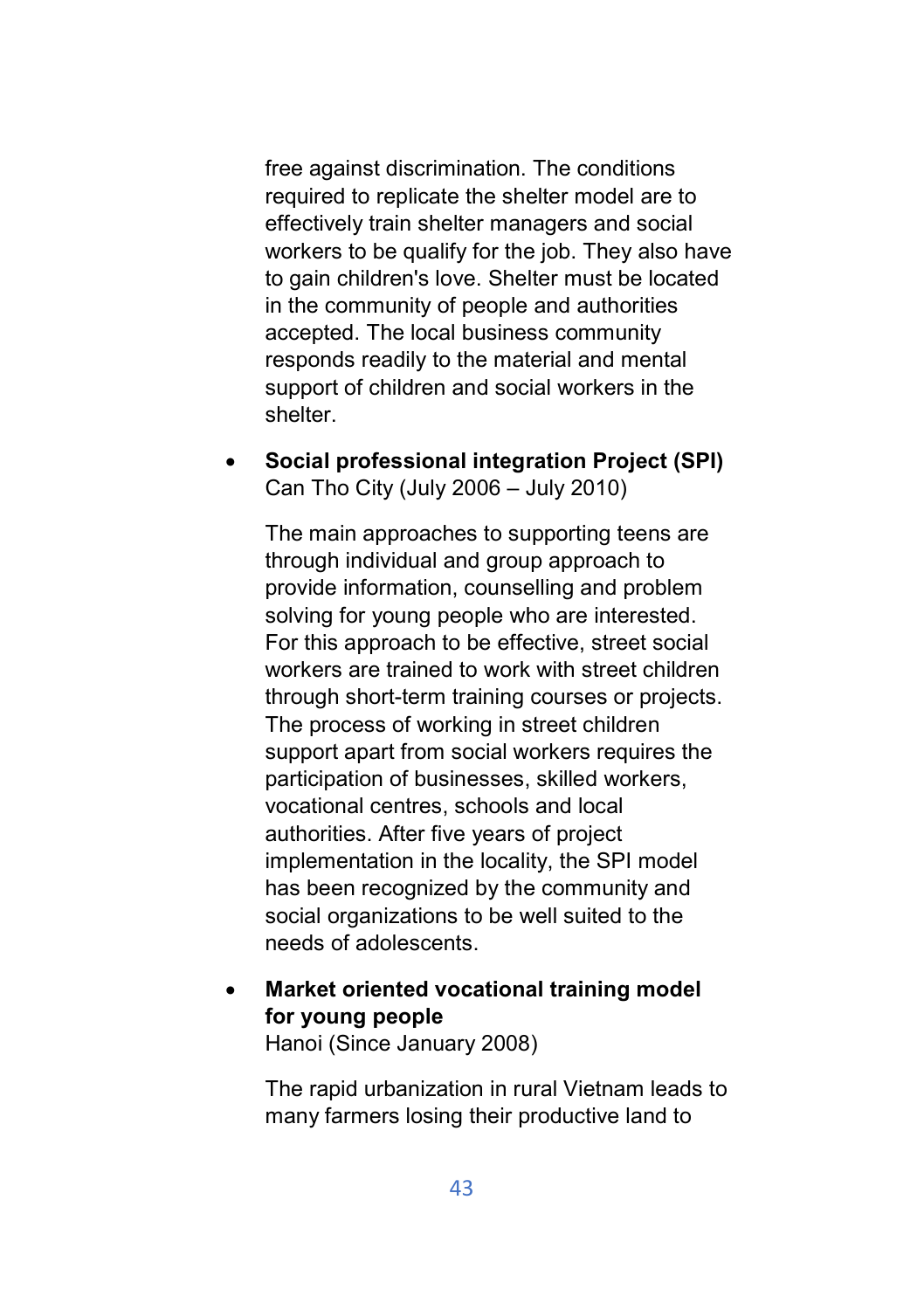change their occupational structure. Agriculture, such as rice, cash crops, and so on, are becoming less and less popular while industrial parks, factories and towns are rapidly expanding. Young people in rural areas with low education level, unskilled labourers must leave the village to go to the city looking for employment opportunities, so it is easy for them to become law offenders. From these difficulties a vocational training project for adolescents at risk is formed based upon the market direction. This model selects low-educated teens attending a short-term vocational training course 3-9 months then goes to work. The main approach for implementing this model is social workers will receive and become career mentor's street teens. They will then connect these teens with a specific business vocational training. After vocational training, this business will become the street teens employers

This model is easily replicated in other provinces due to the following characteristics and conditions: Adolescents want to change their life in a positive way; Businesses agree to take short-term job training and then take them to work; In addition to vocational training, it is necessary to provide knowledge on soft skills such as communication skills, emotional management, time management, and personal expenses to help them become more active in life.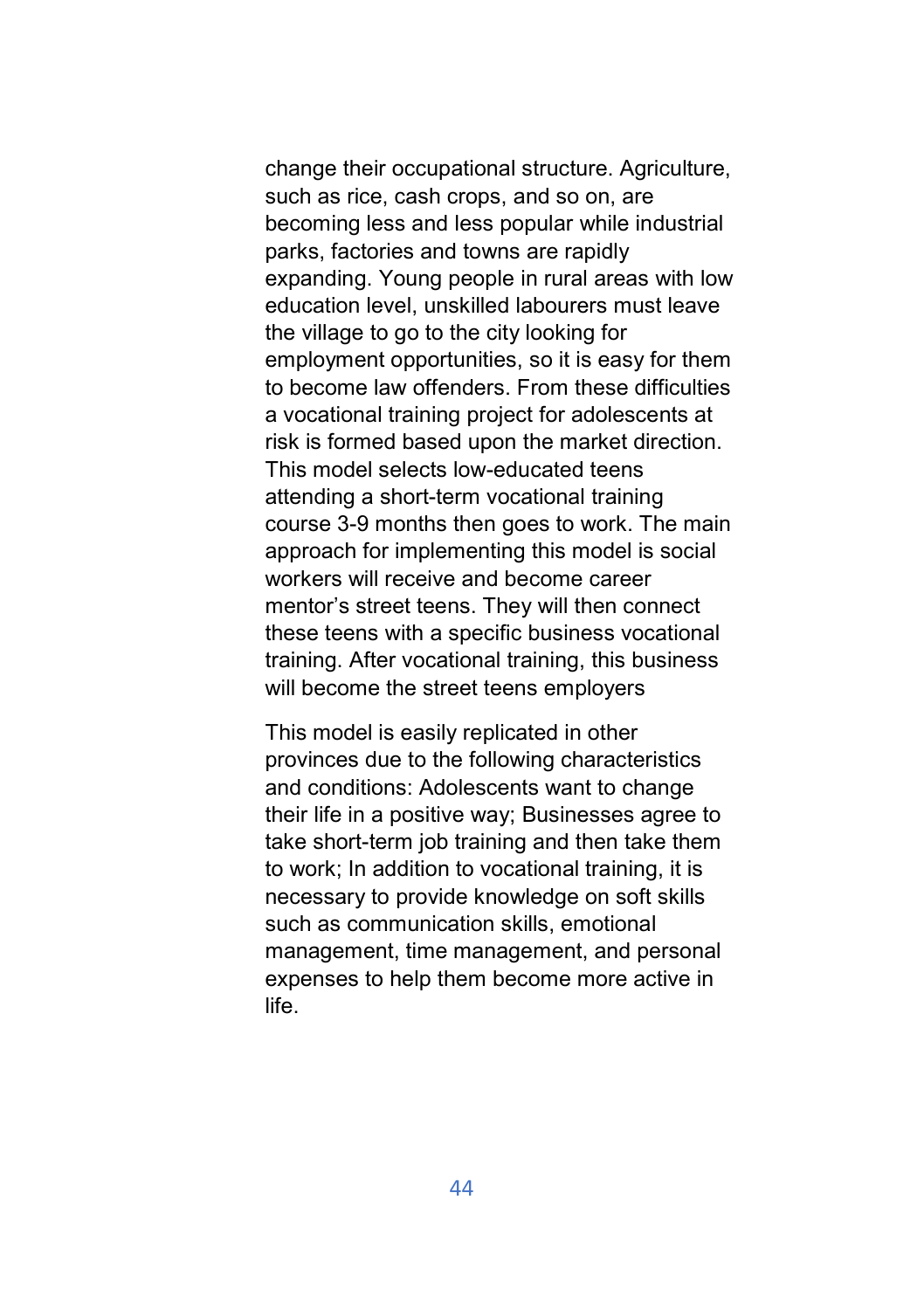# Prospects [ASIA]

The field activity is a strong common feature or all six Asian situations.

It is clear from the activities described by each of the Asian organisations in the ASYA project that any prospect of success with regard to outcomes for the most vulnerable street youth depends not only on the appropriateness of the services provided, i.e. those that make good sense first and foremost to the children/youth themselves, but also and most importantly on the quality of the relationship established between street educators or social workers and the young persons concerned. The effectiveness of this contact between professional adult and young person in turn depends on the quality and relevance of the ongoing training provided to these workers.

Whilst professional social work has a long history in the Philippines and in Hong Kong, this is absolutely not the case in Vietnam, Nepal, Cambodia or East Timor where graduate courses in Social Work are in their infancy and where social workers are still battling to gain acceptance. Indeed, in Nepal and Vietnam for instance, this acceptance has not yet been achieved. It is not easy for street workers, when they have no legal or accepted professional status to protect them, to work with young people on the street who are regular drug users and/or involved in petty crime. They can often be challenged by the police or local government officials, who have the full force of official authority on their side, and who see these children and youth as delinquents at best and the social workers as a nuisance.